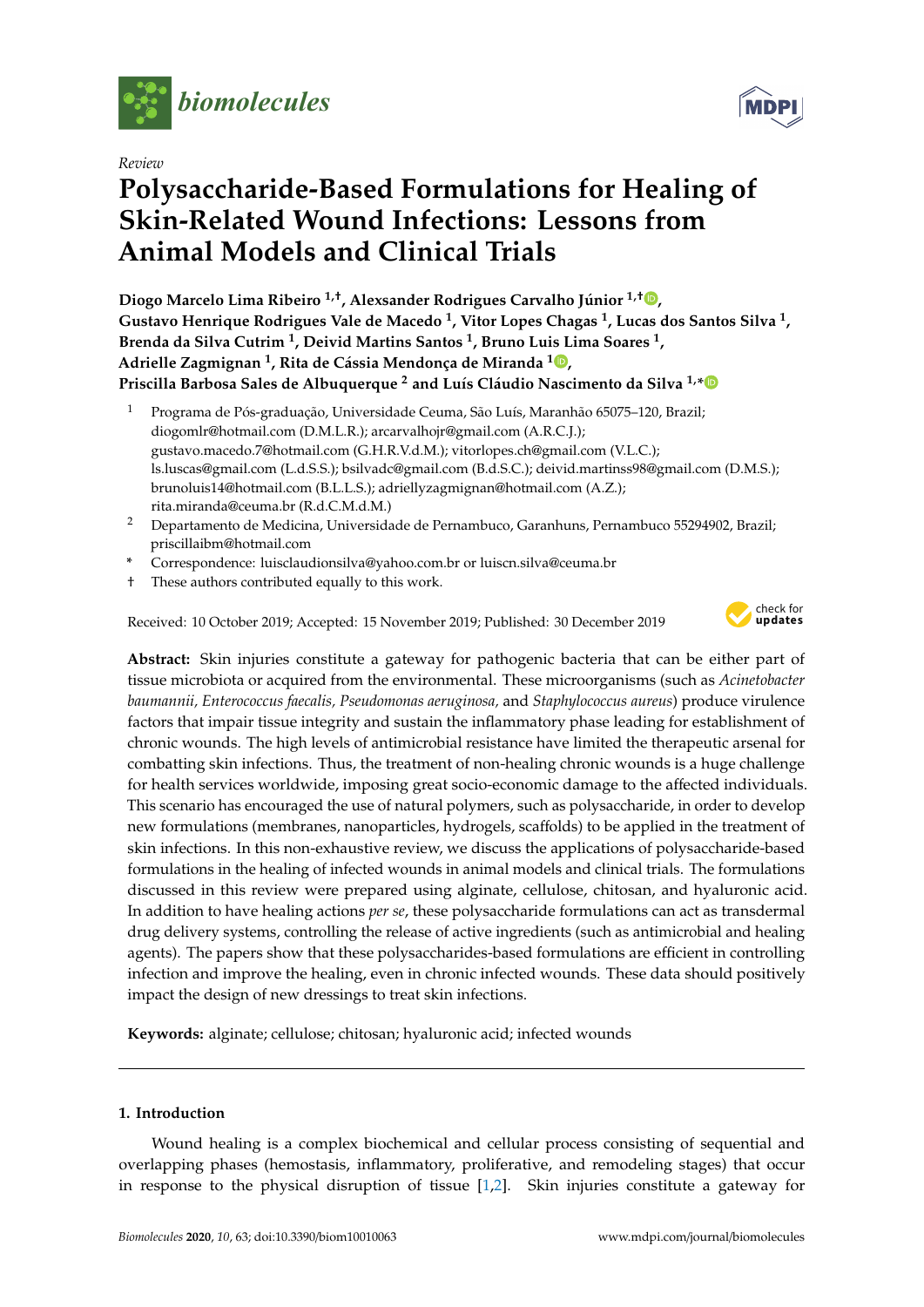pathogenic bacteria that can be either part of tissue microbiota or acquired from the environment. These microorganisms produce virulence factors that impair tissue integrity and sustain the inflammatory phase leading for development of wounds [\[3–](#page-10-2)[5\]](#page-10-3). Other factors that contribute to chronicity of lesions include the following comorbidities: neoplasias, metabolic disorders, vascular pathologies, and immunodeficiencies [\[6\]](#page-10-4).

Several pathogens can be involved in skin infections; among them, some bacteria genus are highlighted such as *Acinetobacter, Enterococcus, Escherichia*, *Klebsiella*, *Pseudomonas*, *Staphylococcus,* and *Streptococcus* [\[3,](#page-10-2)[7\]](#page-10-5). Chronic wounds are frequently infected by more than one species, resulting in increasing damage to host tissue [\[3\]](#page-10-2). These infections are usually associated with biofilm formation, an environment where microorganisms interact to produce extracellular substances that contribute to the phenomena of drug resistance and host immune evasion [\[8\]](#page-10-6). In addition, the biofilm is a favorable niche for dissemination of genes related to antimicrobial resistance and virulence determinants [\[9](#page-10-7)[,10\]](#page-10-8).

The treatment of non-healing chronic wounds is a huge challenge for the health services worldwide, imposing great socio-economic damages to the affected individuals [\[11,](#page-10-9)[12\]](#page-10-10). A wide range of dressings are used to treat severe wounds. In general, the dressing should have some characteristics that are classified as fundamental or secondary requirements (Table [1\)](#page-1-0). Examples of the fundamental properties include mechanical protection and cytocompatibility. The ideal dressing should have high absorption capacity, be comfortable, allow the visualization of the wound, and avoid pain in the removal. In addition, it should not provoke allergic reaction [\[13](#page-10-11)[–18\]](#page-10-12).

**Table 1.** Summary of fundamental and secondary characteristics for an ideal dressing.

<span id="page-1-0"></span>

| <b>Fundamental Characteristics</b> |                                                      |       | <b>Secondary Characteristics</b>              |  |  |  |
|------------------------------------|------------------------------------------------------|-------|-----------------------------------------------|--|--|--|
| $1-$                               | It should offer mechanical protection;               |       |                                               |  |  |  |
| $2 -$                              | It should keep the wound with optimum moisture       | $1 -$ | It could promote wound healing;               |  |  |  |
|                                    | and $pH$ ;                                           | $2 -$ | It could have antimicrobial activity;         |  |  |  |
| $3-$                               | It should allow gas exchange with the environment;   | 3-    | It could have hemostatic activity;            |  |  |  |
| $4-$                               | It should ensure biological barrier;                 | $4-$  | It could promote the debridement;             |  |  |  |
| $5-$                               | It should have affordable cost;                      | $5-$  | It should minimize the scar tissue formation; |  |  |  |
| 6-                                 | It should be water resistant and easily removable;   | 6-    | It could be transparent to allow              |  |  |  |
| $7-$                               | It should not need frequent changes;                 |       | healing monitoring;                           |  |  |  |
| $8-$                               | It should not be toxic or cause allergic reactions;  | 7-    | It could inactivate proteolytic enzymes in    |  |  |  |
| 9-                                 | It should not release non-biodegradable particles or |       | chronic wounds;                               |  |  |  |
|                                    | fibers into the wound.                               | $8-$  | It could be able to absorb bad odor.          |  |  |  |
| $10-$                              | It should not cause pain when applied or removed.    |       |                                               |  |  |  |

Based on [\[13](#page-10-11)[–19\]](#page-10-13).

Traditional topical dressings (such as gauze) usually offer good absorption, but also provide desiccation of the wound and can provoke skin damage when removed. These disadvantages led to the development of new dressings with a broader spectrum of properties [\[20\]](#page-10-14). Different polymeric materials (synthetic or natural) are used for the development of dressings (foams, hydrogels, hydrocolloids, films, membranes), and each type has advantages and disadvantages making them suitable for the treatment of specific types of wound (Table [2\)](#page-2-0).

Furthermore, the treatment of skin infections requires the incorporation of antimicrobial agents such as silver and other marketed antibiotics [\[20\]](#page-10-14). In some situations, topical antimicrobials are administrated in combination with systemic antibiotics [\[21\]](#page-10-15). However, the high levels of antimicrobial resistance have limited the therapeutic arsenal to combat skin infections [\[20,](#page-10-14)[22\]](#page-10-16). In this sense, new bioactive compounds (with antimicrobial, healing, and/or immunomodulatory actions) are explored for the treatment of chronic and infected wounds [\[20,](#page-10-14)[23,](#page-11-0)[24\]](#page-11-1).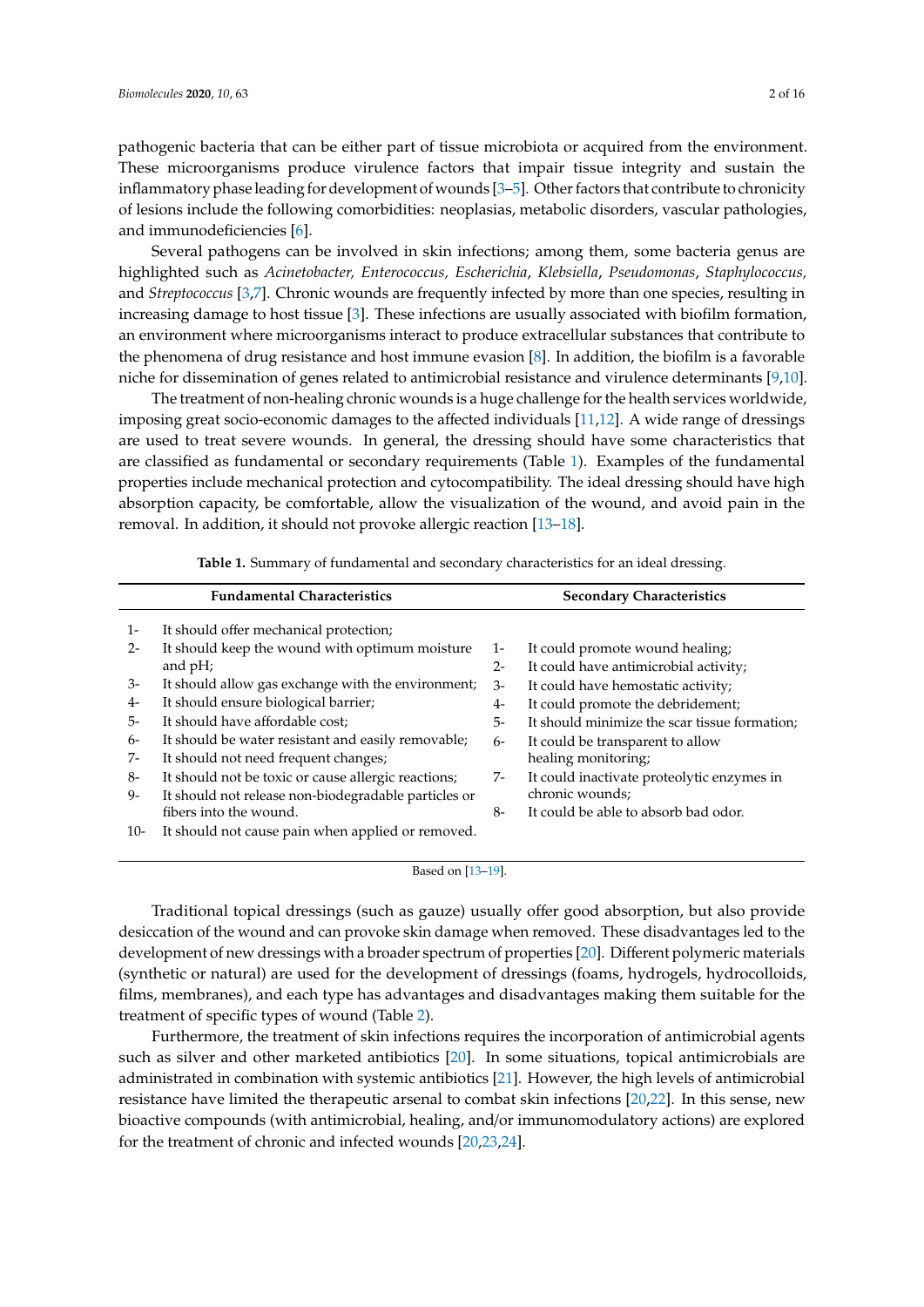<span id="page-2-0"></span>

| <b>Formulation Type</b> | Indications                                                                                                                                                                                                                                          | Advantages                                                                                                                                                                                                                                                                                                                                                                               | Disadvantages                                                                                                                                                                                 | References          |
|-------------------------|------------------------------------------------------------------------------------------------------------------------------------------------------------------------------------------------------------------------------------------------------|------------------------------------------------------------------------------------------------------------------------------------------------------------------------------------------------------------------------------------------------------------------------------------------------------------------------------------------------------------------------------------------|-----------------------------------------------------------------------------------------------------------------------------------------------------------------------------------------------|---------------------|
| Foams                   | They are indicated for wounds with<br>moderate to high levels of exudates.                                                                                                                                                                           | They are semipermeable and have good porosity;<br>They provide thermal insulation;<br>They ensure a moist environment;<br>They are suitable for sensitive and fragile skin;<br>They have good absorption capacity;<br>They can reduce over granulation;<br>They allow atraumatic removal.                                                                                                | They do not offer mechanical protection;<br>They are not suitable for treatment of burns.                                                                                                     | $[13, 19, 25 - 27]$ |
| Hydrogels               | They are indicated for dry necrotic wounds<br>and minimally exuding wounds.                                                                                                                                                                          | They have high water content and maintain a<br>moist environment;<br>They are clear or transparent, allowing the wound monitoring;<br>They promote re-epithelialization;<br>They facilitate autolytic debridement of necrotic area.                                                                                                                                                      | They have weak mechanical properties;<br>$\bullet$<br>They are used in combination with a<br>secondary dressing (such as foams).                                                              | $[19, 27 - 29]$     |
| Hydrocolloids           | They are suitable for partial- or full-thickness<br>acute and chronic wounds.                                                                                                                                                                        | They maintain a moist environment;<br>They absorb minimal to moderate amounts of drainage;<br>They are easy to be removed;<br>They facilitate autolytic debridement of necrotic area;<br>They contribute to pain management;<br>They provide a barrier to external microorganism;<br>They promote re-epithelialization;<br>They promote acidification which can inhibit bacteria growth. | They can have toxicity;<br>They have weak mechanical properties;<br>They can have unpleasant odor.                                                                                            | [19, 27, 30]        |
| Films                   | They can be used as primary or secondary<br>$\bullet$<br>dressings. As primary dressing, they are<br>indicated for dry, superficial wound. As a<br>secondary dressing they can be used<br>combined with foam dressings in heavier<br>exuding wounds. | They are semipermeable (impermeability to water, bacteria, and<br>dirt; but permeable to wet vapors);<br>They maintain a moist environment;<br>They are flexible;<br>They are clear or transparent, allowing the wound monitoring.                                                                                                                                                       | They do not absorb exudates;<br>They generally require a border of dry, intact<br>skin for application (for adhesiveness);<br>They can damage the epidermal skin layer<br>during the removal. | [19, 20, 27, 31]    |
| <b>Membranes</b>        | They are indicated for infected wounds with<br>moderate to heavily exuding wounds.                                                                                                                                                                   | They have high capacity to absorb exudate (up to 20 times<br>their weight);<br>They are permeable to wet vapors;<br>They maintain a moist environment;<br>They are flexible and biodegradable;<br>They minimize bacterial infection.                                                                                                                                                     | They can cause excessive dehydration (not<br>indicated to dry wounds);<br>Some membranes require secondary<br>dressings (to avoid dryness).                                                   | [19, 27, 31]        |

# **Table 2.** Advantages and disadvantages of some dressings used for the treatment of wounds.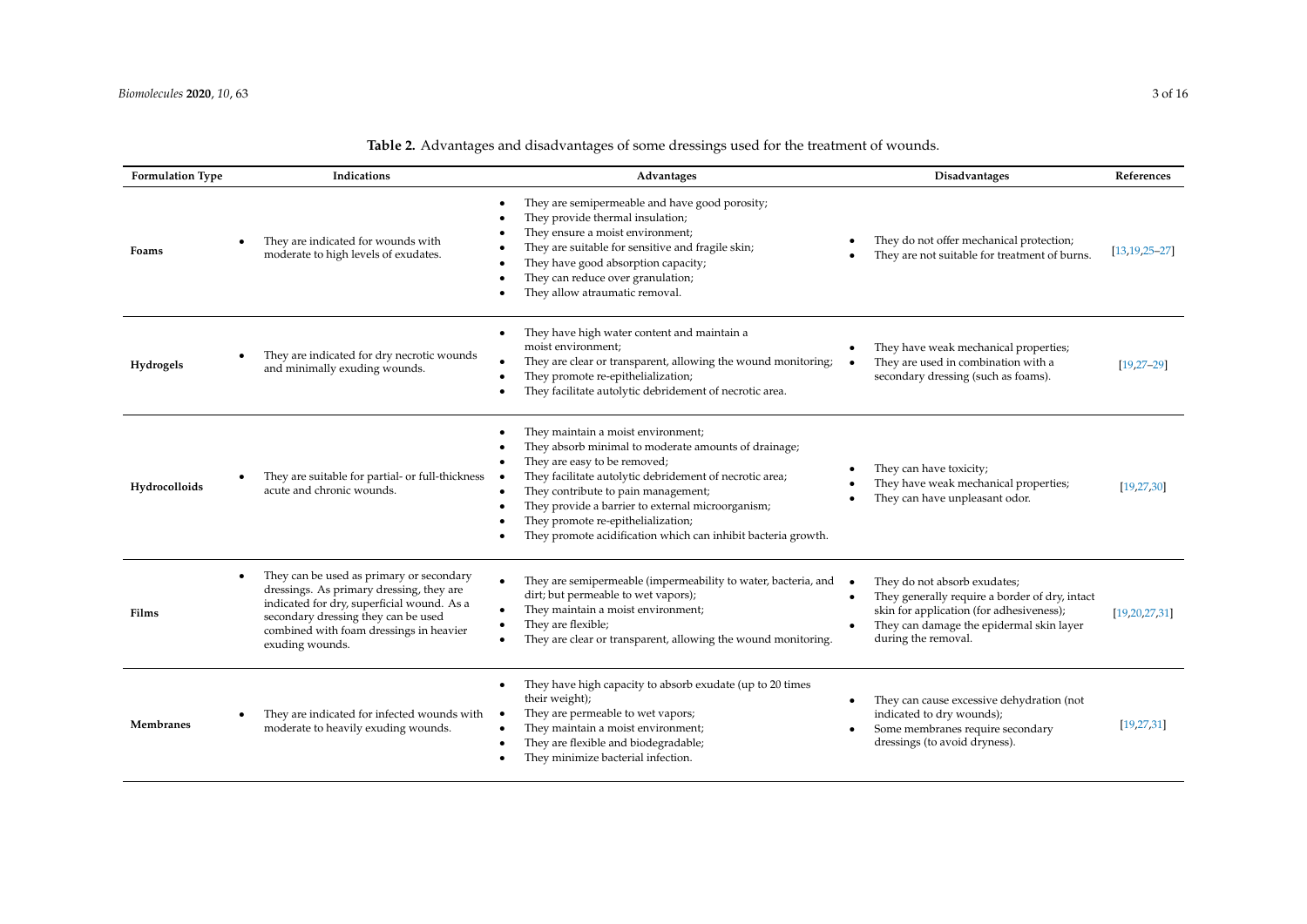Importantly, no existing product meets all the requirements of an ideal dressing. This scenario has encouraged the use of natural polymers, such as carbohydrates, in order to develop new formulations to be applied in the treatment of skin infections [\[23](#page-11-0)[,32](#page-11-7)[–36\]](#page-11-8). In this descriptive review, we present the application of polysaccharide-based formulations in in vivo experimental models of skin wounds infections induced by bacteria. The manuscripts were obtained in PubMed and were selected papers with formulations prepared with alginate, cellulose, chitosan, and hyaluronic acid (structural representations are shown in Figure [1\)](#page-3-0).

<span id="page-3-0"></span>

**Figure 1.** Structural representations of the polysaccharides used for development of dressings evaluated in this study. (**a**) Alginate; (**b**) cellulose; (**c**) chitosan; (**d**) hyaluronic acid.

#### **2. Polysaccharides and Development of Healing Agents**

Polysaccharides are stereoregular polymers of monosaccharides extracted from plants, algae, animals, fungi, or obtained via fermentation [\[37–](#page-11-9)[39\]](#page-11-10); these complex carbohydrates are useful in many biotechnological applications, for example as dietary fiber, texture modifiers, gelling agents, thickeners, emulsifiers, stabilizers, coating agents, and packaging films [\[40–](#page-11-11)[42\]](#page-11-12). They are considered unique raw materials due to their inexpensiveness and great availability, for example plant cellulose and chitosan [\[37,](#page-11-9)[38\]](#page-11-13).

In addition, it is possible to point at several biological and chemical properties that support their application as healing agents, including non-toxicity, biocompatibility, biodegradability, poly-functionality, high chemical reactivity, chirality, chelation, and adsorption capacity [\[41,](#page-11-14)[43\]](#page-11-15). The excellent adsorption behavior of polysaccharides is related to four properties: (1) Their high hydrophilicity; (2) the presence of a vast number of functional groups (acetamido, primary amino, and/or hydroxyl groups); (3) the high chemical reactivity of these functional groups; and (4) the flexible structure of the polymer chain [\[44,](#page-11-16)[45\]](#page-12-0).

Natural gums are polysaccharides composed of multiple sugar units that crosslink to create large molecules with heterogeneous composition. Upon hydrolysis, they yield simple monosaccharides, such as arabinose, galactose, glucose, mannose, xylose or uronic acids [\[46,](#page-12-1)[47\]](#page-12-2). Gums are abundant in nature and commonly found in many higher plants; in addition, they are frequently produced as a protection mechanism following plant injury [\[48,](#page-12-3)[49\]](#page-12-4). Besides gums, the polysaccharides also include mucilages. Although they share a natural polymeric source, gums and mucilages have certain differences: (i) gums readily dissolve in water, while mucilages form viscous masses; (ii) gums are considered pathological products, whereas mucilages are physiological products [\[47\]](#page-12-2). In addition, their similarities are related to their broad range of physicochemical properties [\[40](#page-11-11)[,50\]](#page-12-5).

Many natural gums form three-dimensional polymer networks known as gels. In this conformation, the heterogeneous gum molecules become entangled with each other (and any other large molecules also present in the structure), interfering in their movement [\[46](#page-12-1)[,48](#page-12-3)[,51\]](#page-12-6). Also, natural gums are often known for their swelling properties; in this case, properties associated with the entrapment of large amounts of water between their chains and branches. The ability to act both as solution and as gel suggests that the physicochemical characteristics of polysaccharides can be used to formulate different matrices, including membranes (films and coatings), scaffolds, gels, and hydrogels [\[47,](#page-12-2)[51,](#page-12-6)[52\]](#page-12-7).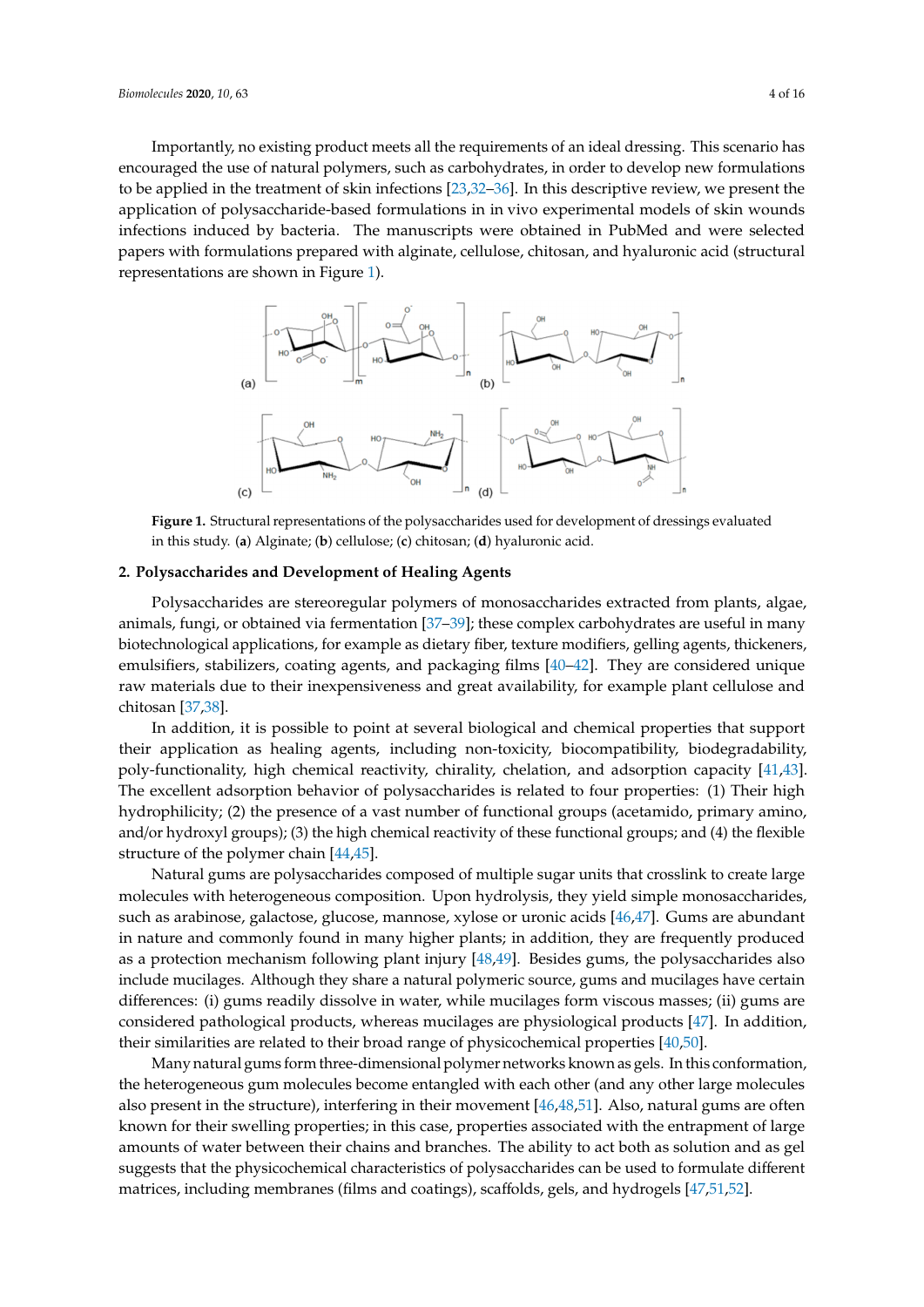Studies involving the use of polysaccharide as membranes, gels, and hydrogels have already been developed for important and different purposes. In the pharmaceutical field, for example, polysaccharide-based membranes have been developed as wound dressings for healing treatments due to their characteristics of biomolecule immobilization, controlled release, and adhesion [\[52–](#page-12-7)[54\]](#page-12-8). In addition to have healing actions *per se*, these polysaccharide formulations can act as transdermal drug delivery systems, controlling the release of active ingredients [\[55–](#page-12-9)[59\]](#page-12-10). In the following sections, we discuss the use of some polysaccharide-based formulations in the healing of infected wounds using animal models and clinical trials (as summarized in Table [3\)](#page-4-0).

| Polysaccharide                                                        | Co-Polymer                                               | Formulation<br><b>Type</b> | <b>Incorporated Agent</b>                           | Infection<br>Model  | <b>Bacteria</b>                                             | Ref.        |
|-----------------------------------------------------------------------|----------------------------------------------------------|----------------------------|-----------------------------------------------------|---------------------|-------------------------------------------------------------|-------------|
|                                                                       | $\overline{a}$                                           | Alginate dressing          | Silver                                              | Human               | $\overline{a}$                                              | [60]        |
|                                                                       |                                                          | Alginate dressing          | Silver                                              | Human               | $\overline{a}$                                              | [61]        |
| Alginate                                                              |                                                          | Alginate dressing          | CM11 peptide                                        | Animal<br>(mice)    | <b>MRSA</b>                                                 | $[32]$      |
|                                                                       |                                                          | Hydrogel                   | Honey                                               | Animal<br>(rats)    | A. baumannii; K.<br>pneumoniae;<br>P. aeruginosa; S. aureus | [62]        |
| Cellulose (Sodium<br>carboxymethyl cellulose)                         |                                                          | Film                       |                                                     | Animal<br>(rats)    | P. aeruginosa; S. aureus                                    | $[33]$      |
| Cellulose (Hydroxypropyl<br>cellulose)                                |                                                          | Gel                        | PXL150 peptide                                      | Animal<br>(mice)    | P. aeruginosa                                               | [63]        |
| Cellulose                                                             | Collagen                                                 | Scaffolds                  | Curcumin (loaded in<br>gelatin microspheres)        | Animal<br>(rats)    | E. coli; P. aeruginosa;<br>S. aureus                        | [34]        |
|                                                                       |                                                          | Dressing                   |                                                     | Animal<br>(rats)    | P. mirabilis; P.<br>aeruginosa; S. aureus                   | $[64 - 66]$ |
| Chitosan acetate                                                      |                                                          | Dressing                   | Silver nanoparticles                                | Animal<br>(mice)    | A. baumannii; MRSA;<br>P. mirabilis; P.<br>aeruginosa       | $[67]$      |
| Chitosan                                                              |                                                          | Dressing                   | Silver nanoparticles                                | Animal<br>(mice)    | <b>MRSA</b>                                                 | [68]        |
|                                                                       | Collagen                                                 | Hydrogel                   | Lysostaphin                                         | Animal<br>(rabbits) | <b>MRSA</b>                                                 | [36, 69]    |
| Chitosan (glycol chitosan)                                            | Aldehyde-modified<br>poly(ethylene<br>glycol) derivative | Hydrogel                   | Colistin                                            | Animal<br>(mice)    | P. aeruginosa                                               | [36, 69]    |
| Chitosan (Carboxymethyl<br>chitosan)                                  |                                                          | - Nanoparticles            |                                                     | Animal<br>(rabbits) | P. aeruginosa; S. aureus                                    | $[70]$      |
| Chitosan<br>(Hydroxypropyltrimethyl<br>ammonium chloride<br>chitosan) | Poly(lactic-co-<br>glycolic acid)                        | Nanofibrous<br>Membranes   |                                                     | Animal<br>(mice)    | S. aureus                                                   | $[71]$      |
|                                                                       |                                                          | Hydrogel                   | EDTA-Fe3+;<br>PDGF-BB growth<br>factor              | Animal<br>(mice)    | E. coli; S. aureus                                          | $[72]$      |
| Hyaluronic acid                                                       | Dextran                                                  | Hydrogel                   | Sanguinarine (loaded<br>in gelatin<br>microspheres) | Animal<br>(mice)    | E. coli; MRSA                                               | $[73]$      |
|                                                                       | $\overline{a}$                                           | Topical spray              | Metallic silver                                     | Human               |                                                             | $[74]$      |

<span id="page-4-0"></span>**Table 3.** Polysaccharide-based formulations employed in the treatment of skin-related infections in animal models and clinical trials.

## **3. Alginate-Based Formulations**

Alginate is polymer formed by residues of β-p-mannuronate and  $α$ -L-guluronate, which is mainly extracted from brown algae (such as *Laminaria hyperborea*, *Ascophyllum nodosum,* and *Macrocystis pyrifera*) [\[39\]](#page-11-10). This polysaccharide is biocompatible, relatively inexpensive, and its formulations have high absorption capacities [\[39\]](#page-11-10). These characteristics, associated with the fact that alginate forms gels with structural similarity to the extracellular tissue matrices, make alginate an interesting material for wound dressings [\[75\]](#page-13-9). Following, examples of healing action of alginate-based formulations in skin wound infection are provided.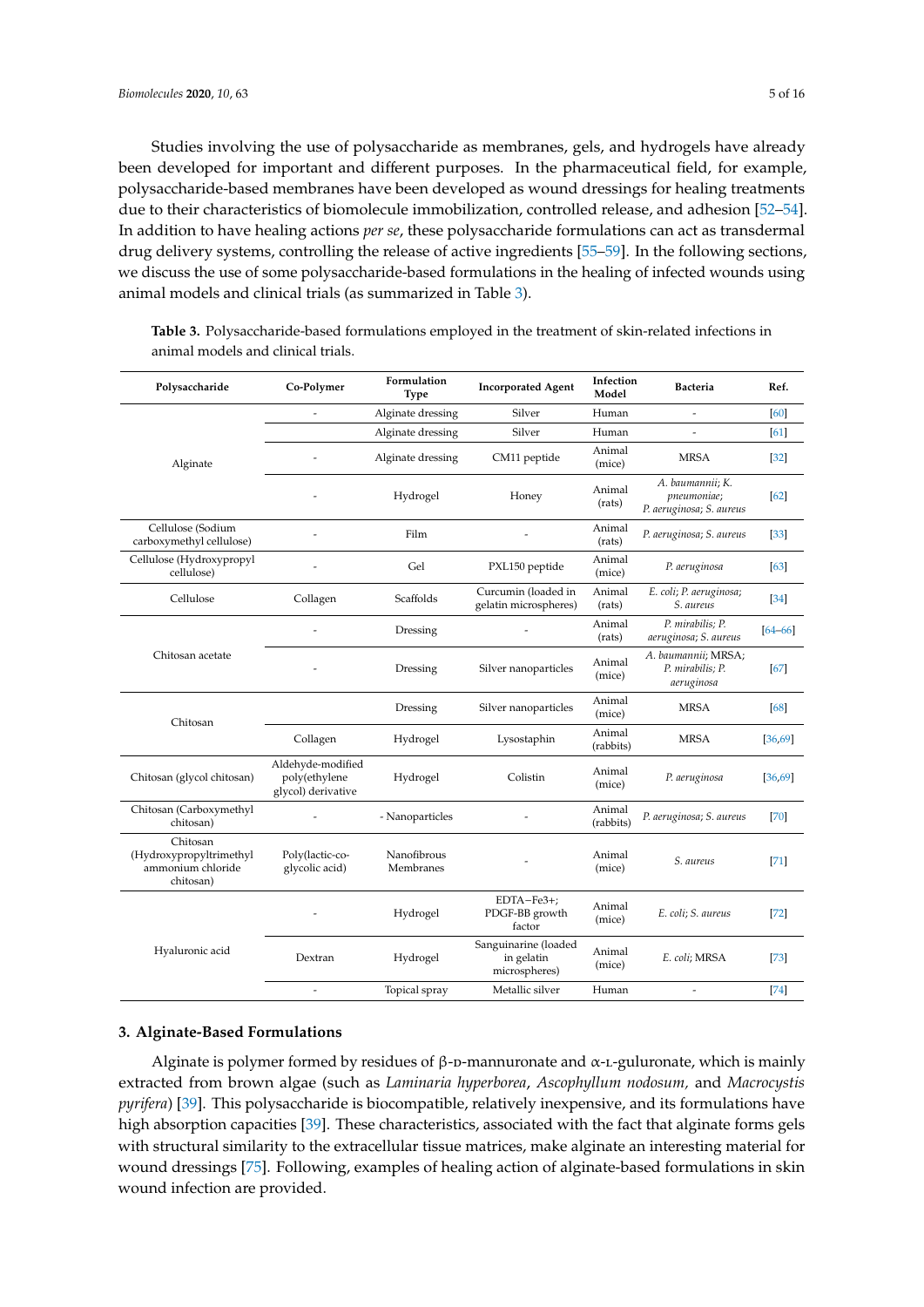A clinical study was designed to evaluate the effects of the treatment with silver-releasing hydroalginate dressing (Silvercel) in patients with infected venous leg ulcers or pressure ulcers. The patients (*n* = 99) were divided into two groups submitted to the treatment with either Silvercel (test group; 41 subjects) or Algosteril (pure calcium alginate dressing; control group with 48 individuals) for four weeks. The authors reported that Silvercel treatment induced a faster closure rate and fewer cases of clinical infection in relation to control group. Furthermore, the wound severity score was lower in the test group [\[60\]](#page-12-11).

Similar results were observed later in a randomized study using silver alginate powder (silver and calcium alginate powder) for the treatment of chronic wounds (leg and foot ulcers with more than one month of duration). The patients were allocated in the test group  $(n = 24)$ ; treated with foam dressing with silver alginate powder) and control group (*n* = 10); treated with foam dressing without silver alginate powder). The study was conducted for four weeks with up to three dressing changes per week. The individuals in the test group showed greater reductions in the infection score and wound surface reduction when compared to control group [\[61\]](#page-12-12). It is important to highlight that these above-mentioned clinical studies did not provide any data about the identification of microbial species involved in the wound infections.

Alginate-based dressings were also evaluated in experimental models of wound infections using mice and rats [\[32](#page-11-7)[,62\]](#page-12-13). For instance, the antimicrobial action of an alginate sulfate-hydrogel containing the synthetic peptide CM11 (WKLFKKILKVL-NH<sub>2</sub>) was evaluated in a murine skin infection induced by a subcutaneous injection of methicillin-resistant *S. aureus* (MRSA) [\[32\]](#page-11-7). CM11 was chosen due to its potent antimicrobial action against several species including *A. baumannii*, *Brucella melitensis*, *E. coli*, *S. aureus*, and *P. aeruginosa* [\[76](#page-13-10)[–78\]](#page-13-11). The study used ICR mice (female, eight weeks) that received a subcutaneous injection of MRSA suspension (200  $\mu$ L; at  $3 \times 10^8$  CFU/mL) in the scapular area. The wounds were treated using a hydrogel incorporated with CM11 (128 mg/L) or hydrogel without the peptide. The treatment with CM11-loaded hydrogel improved the healing process when compared with mice without treatment. At the end of the treatment, the mice treated with peptide formulation did not show any wounds. These effects were similar to those observed for topical treatment with 2% mupirocin (positive control) [\[32\]](#page-11-7).

In another study, alginate hydrogel was incorporated with antimicrobial honey collected in Iran for the treatment of burn infection induced by biofilm forming strains. Initially, the authors evaluated the antimicrobial action of different honeys, leading to the selection of the Thymol-based honey collected in Damavand province. The in vivo experimental model used Wistar rats (female,  $6-8$ weeks). Burn lesions were induced with heated steel disks (2 cm) for 9–11 s, followed by contamination with 100 µL of microbial suspension (at 1.5 × 10<sup>5</sup> CFU/mL) of each bacteria (*A. baumannii*, *Klebsiella pneumoniae*, *P. aeruginosa,* or *S. aureus*). After 24 h, the mice received five grams of honey-based hydrogel (twice a day). The honey-incorporated alginate hydrogel shortened the closure period the wounds infected with all tested pathogens, when compared with the untreated mice infected with each bacteria [\[62\]](#page-12-13).

Although the results obtained with the two above-described alginate-based hydrogels are promising, the authors did not report some important aspects related to the treatment such as bacterial loads, histological analysis, and immune response. These data are very important in order to better characterize the efficacy of the treatment.

## **4. Cellulose-Based Formulations**

Cellulose is a hydrophilic polysaccharide known as the most abundant renewable organic polymer in the world. It is found in plant cell walls and in some marine organisms, bacteria, algae, fungi, and invertebrates. This carbohydrate and its derivatives have several attributes that makes them interesting as materials for wound dressing, such as bio-degradability, biocompatibility, high moisture content, high surface area, flexibility, and mechanical stability [\[38](#page-11-13)[,79\]](#page-13-12). In addition, cellulose has several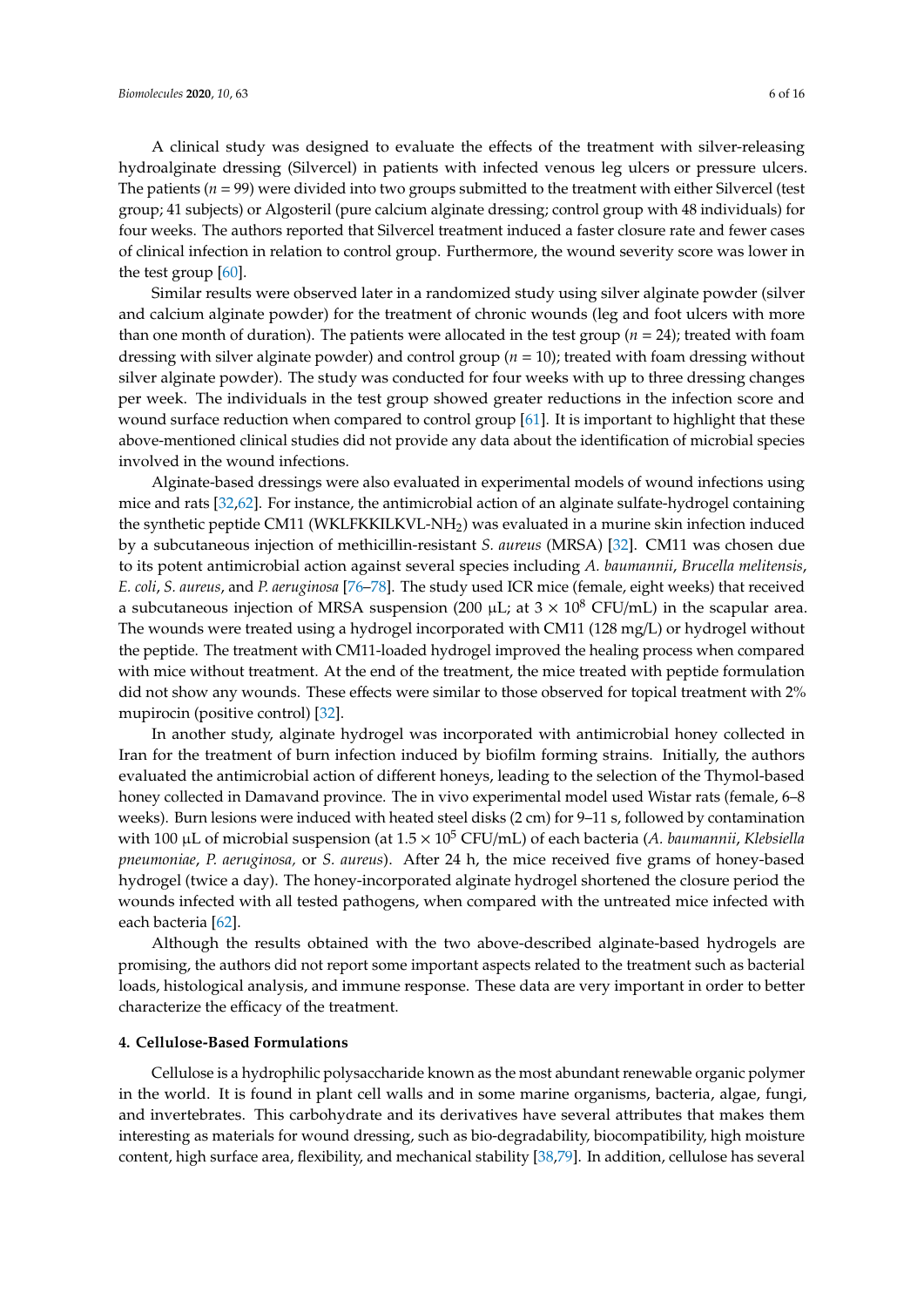hydroxyl groups available to form hydrogen bonds that allow the chains to form ordered structures and binding of different materials to the polymeric matrix [\[38\]](#page-11-13).

Sodium carboxymethylcellulose (SCMC) is a cellulose derivative (sodium salt of carboxymethyl ether cellulose) that has been employed for wound healing [\[33,](#page-11-17)[80\]](#page-13-13). Films prepared from SCMC with different molecular weights were evaluated in skin infection induced in Sprague–Dawley (SD) male rats (three months). The wounds were prepared in mice back using circular plastic ring (2.20 cm  $\times$ 1.27 cm) containing hot water (65.0 ± 5.0 ◦C). Each wound was inoculated with 40 µL of *P. aeruginosa* or *S. aureus* suspension (10<sup>6</sup> CFU). The animals received the respective film 2 min after the infection, and the films were changed every 6 h for 48 h. The films did not interfere with the bacterial growth in vitro. However, all SCMC films reduced the time needed for healing the *P. aeruginosa*-infected wounds in relation to untreated mice; however, the best results were obtained by the treatment with low molecular weight SCMC (LV) films. These results were confirmed by the reduced levels of bacterial load in LV-treated mice. In relation to *S. aureus* infection, the higher activity was observed for the topical administration of high weight SCMC (HV) films [\[33\]](#page-11-17).

Other cellulose derivative used for development of wound dressings is hydroxypropyl cellulose [\[63,](#page-12-14)[81\]](#page-13-14). A gel based on this carbohydrate was prepared for the incorporation of the synthetic antimicrobial peptide PXL150 and tested in third-degree burn wounds infected with *P. aeruginosa* [\[63\]](#page-12-14). The skin of BALB/cOlaHsd mice (7–8 weeks, female) was wounded using metallic rod (1 cm<sup>2</sup>) heated in boiling water for 30 s. The infection was induced 5 min after wound induction by inoculation of *P. aeruginosa* PAOI-Lux1 (bioluminescent strain,  $5 \times 10^6$  CFU). The healing and antimicrobial effects of PXL150 were improved by its incorporation in the hydroxypropyl cellulose gel. The authors applied gels containing different concentrations of PXL150 (1.25, 2.5, 5, 10, and 20 mg/g) twice a day and observed positive results in bacterial load in all concentrations (except for 1.25 mg/g) in relation to untreated wounds [\[63\]](#page-12-14). PXL150 has been also showed to accelerate the healing in experimental models of surgical site infections and skin and soft tissue infections [\[82](#page-13-15)[,83\]](#page-14-0).

Cellulose in association with collagen was used for the fabrication of nanocrystals composite scaffolds containing curcumin-loaded gelatin microspheres (Cur/GMs/Coll-CNCs) [\[34\]](#page-11-18). This approach was employed due to the low stability and high hydrophobicity of curcumin, a compound highlighted for high therapeutic potential as antimicrobial, healing, and anti-inflammatory agent [\[84–](#page-14-1)[87\]](#page-14-2). The authors showed that curcumin was released in a controlled and sustained way from the scaffolds. Cur/GMs/Coll-CNCs also exhibited in vitro inhibitory action towards *E. coli*, *S. aureus,* and *P. aeruginosa*. In the experimental model, full-thickness burns were induced in SD male rats using hot circular copper billets (15 mm diameter; 90 ◦C) during 20 s. The wounds were infected with *P. aeruginosa* suspension (1  $\times$  10<sup>8</sup> CFU). The Cur/GMs/Coll-CNCs scaffolds shortened the healing process in relation to untreated rats. The Cur/GMs/Coll-CNCs-treated animals also had lower inflammatory signals, a condition confirmed by the reduced levels of inflammatory cytokines (IL-1β, IL-6, and TNFα) [\[34\]](#page-11-18).

#### **5. Chitosan-Based Formulations**

Due to its special set of biological properties (including biocompatibility, reduced to absent toxicity, and immunostimulatory activities), chitosan has been pointed as an attractive tool for wound healing [\[43](#page-11-15)[,88\]](#page-14-3). This polymer is obtained by partial deacetylation of chitin, the most abundant natural polymer after cellulose, as it is found in exoskeleton of certain living organisms like crustaceans and cell wall of fungi. Chitosan and its derivatives are among the most frequently natural material used for wound dressings applications [\[42,](#page-11-12)[89\]](#page-14-4). Hybrid materials based on chitosan or its derivatives polymers have been also used for incorporate antimicrobial agents [\[90,](#page-14-5)[91\]](#page-14-6).

Several evidences have demonstrated that the healing properties of chitosan are related to its ability to modulate cellular processes related to cell proliferation and host immunity [\[92\]](#page-14-7). For example, this polymer promotes migration of polymorphonuclear neutrophils (PMNs), and proliferation of dermal fibroblasts [\[92,](#page-14-7)[93\]](#page-14-8). In addition, chitosan provides additional protection towards infection due to its direct inhibitory action against several microorganism and causing minimal adverse effects [\[64](#page-12-15)[,94\]](#page-14-9).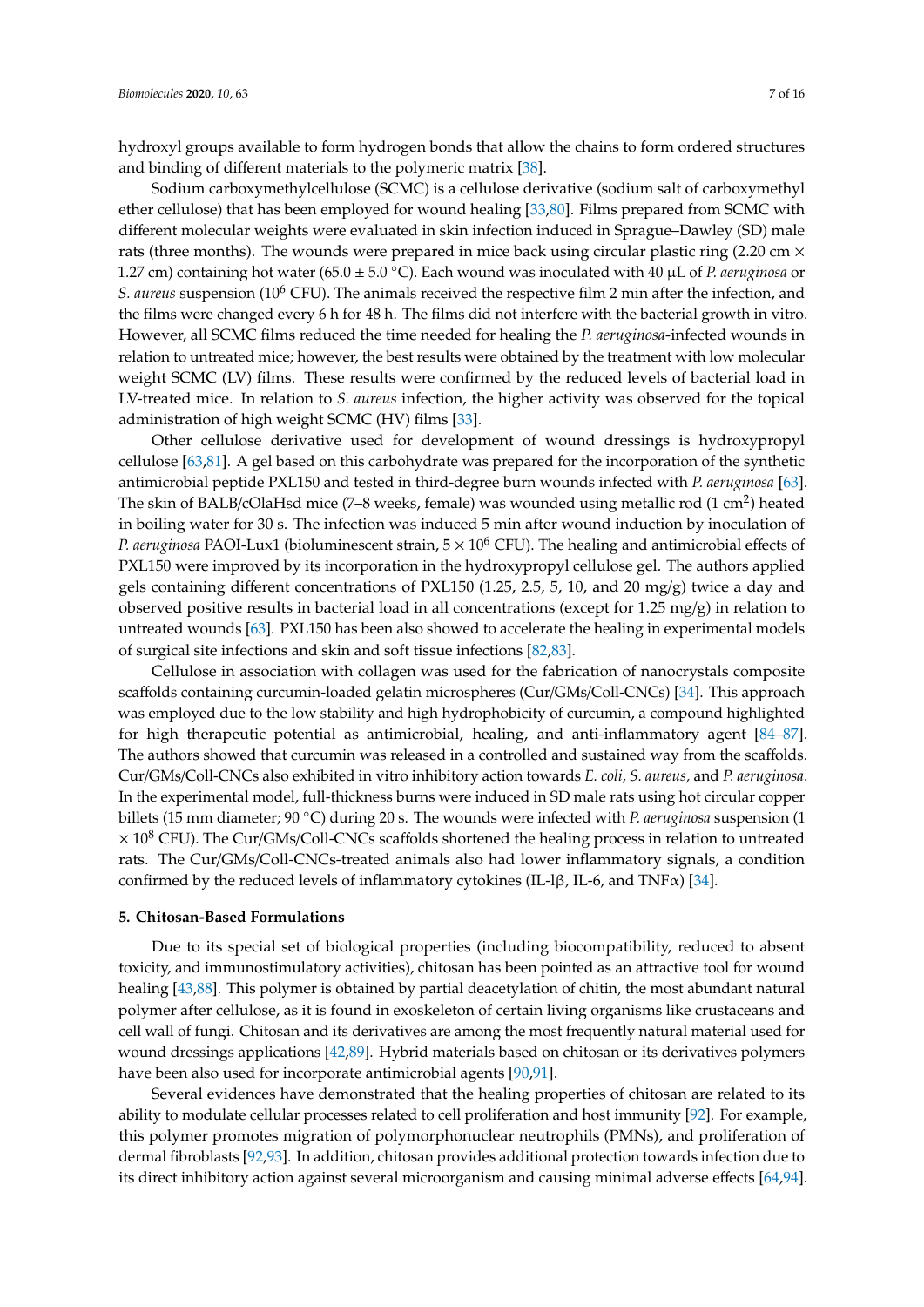All these attributes advocate for the use of chitosan and derivatives for the development of dressings for treatment of skin infections.

Chitosan acetate is used for preparation of bandages with high healing activity due to their hemostatic and antimicrobial actions. A comparative analysis of the healing effects of  $HemCon^{\textcircled{k}}$  (an engineered chitosan acetate dressing), alginate sponge bandage, and silver sulfadiazine cream was performed using full-thickness excisional wounds induced in male Balb/c mice and infected with bioluminescent strains of *S. aureus* (25 × 10<sup>7</sup> CFU), *P. aeruginosa* (5 × 10<sup>7</sup> CFU) or *Proteus mirabilis*  $(25 \times 10^7 \text{ CFU})$ . HemCon<sup>®</sup> treatment was able to reduce the levels of bacterial loads in the skin. For the models using *P. aeruginosa* and *P. mirabilis*, HemCon® prevented the establishment of systemic infection, resulting in the survival of all animals. This effect was not observed for the other groups, where the mice survival was reduced [\[64\]](#page-12-15).

In a similar work (using the same experimental model described above [\[64\]](#page-12-15)), the efficacy of HemCon® for treatment of full-thickness excisional wounds infected with *S. aureus* was correlated with a reduction in the number of inflammatory cells in the wound [\[65\]](#page-13-16). The same research group also reported that topical administration of  $HemCon^{\circledR}$  in BALB/c mice (female, 6 to 8 weeks) accelerated the healing of third-degree burns created by brass blocks ( $10 \times 10$  mm; preheated at 92–95 °C) and infected by *S. aureus*, *P. aeruginosa,* or *P. mirabilis*. HemCon® bandage increased the survival of mice with wounds infected by *P. aeruginosa* or *P. mirabilis* in relation to those animals without treatment [\[66\]](#page-13-0).

Another application of chitosan is the improvement of the therapeutic value of silver nanoparticles (AgNPs) [\[67\]](#page-13-1). Silver is an antimicrobial agent widely used for management of bacterial skin infections [\[95\]](#page-14-10). The authors first showed that chitosan acetate and nanoparticle silver exhibited synergistic in vitro effects against MRSA, *P. aeruginosa*, *P. mirabilis*, and *A. baumannii*. Following this, third-degree burns were induced in BALB/c mice (female; 6–8 weeks) as reported for Dai et al. [\[66\]](#page-13-0). *P. aeruginosa* suspension ( $1 \times 10^8$  CFU) was inoculated in each wound five minutes after the skin damage. The treatment with chitosan acetate dressing incorporated with AgNPs accelerated the healing of *P. aeruginosa*-infected burns in relation to animals treated with chitosan acetate bandage without AgNPs or untreated mice. The use of AgNPs-chitosan acetate dressing reduced the levels of *P. aeruginosa* in blood and the mice mortality when compared with the groups treated with chitosan acetate alone [\[67\]](#page-13-1).

It has also been reported that chitosan is a good stabilizer for AgNPs and this preparation has improved healing activity [\[35](#page-11-19)[,96\]](#page-14-11). A mouse model of wound infection induced by a MRSA was employed to evaluate the healing efficacy of low molecular weight chitosan-coated silver nanoparticles (LMWC-AgNPs). Full-thickness skin wounds  $(1.5 \times 1.5 \text{ cm})$  were created in the back of Balb/c mice followed by inoculation of 100  $\mu$ L of MRSA suspension at 9  $\times$  10<sup>8</sup> CFU/mL. LMWC-AgNPs showed in vitro antimicrobial action and this preparation was less toxic towards human fibroblast than polyvinylpyrrolidone-coated silver nanoparticles (PVP-AgNPs) and uncoated AgNPs. Similarly, LMWC-AgNPs exhibited in vivo inhibitory action against MRSA and improved the healing process in relation to untreated mice. Importantly, the adverse effects typically associated with AgNPs on liver function were reduced in mice treated with LMWC-AgNPs [\[68\]](#page-13-2).

Chitosan has been also applied for the development of hydrogel formulations loaded with therapeutics agents (such as lysostaphin and colistin) in order to manage wound infections [\[36,](#page-11-8)[69\]](#page-13-3). Lysostaphin was incorporated into a chitosan-collagen hydrogel (CCHL) and tested against MRSA-induced burn infection in New Zealand White rabbits. The authors used an electronic temperature controller (80 °C, 15 s) to create third-degree burn wounds ( $3 \times 3$  cm). The eschar was removed two days after burning and each wound was infected with MRSA (200  $\mu$ L of 1 × 10<sup>9</sup>) CFU/mL bacterial suspension). The animals treated with CCHL should improvements in lesion healing associated with the reduction of MRSA burden when compared to groups treated with chitosan-collagen hydrogel without lysostaphin or saline-treated animals. The administration of CCHL also leaded to a better restoration of tissue architecture at the end of the treatment [\[36\]](#page-11-8).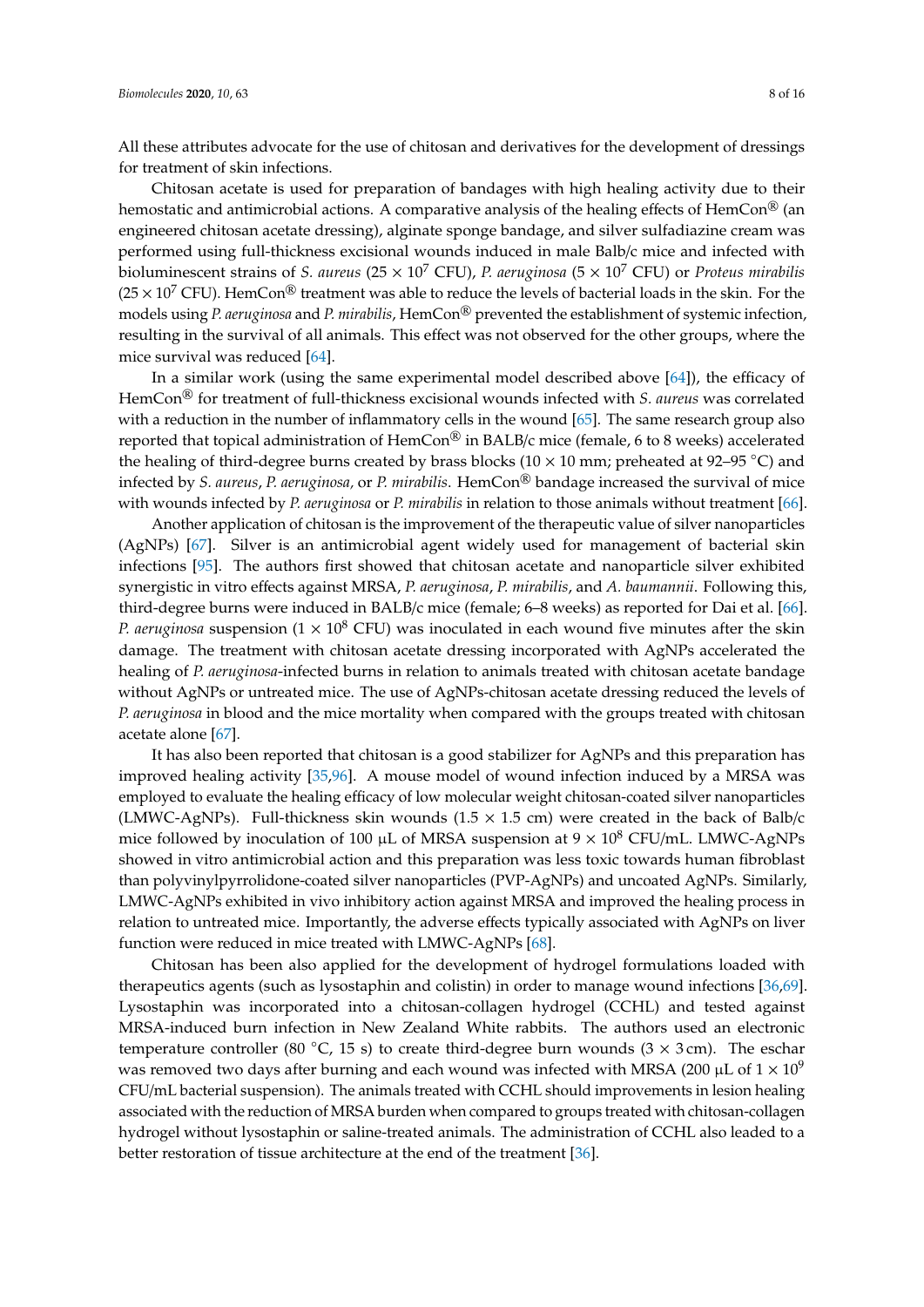Colistin was loaded into self-healable hydrogel prepared with glycol chitosan and aldehyde-modified poly(ethylene glycol) derivative and used for treatment of *P. aeruginosa*-induced burn infection in neutropenic mice. The animals treated with colistin-loaded chitosan hydrogel showed reduced levels of bacteria in the wound tissue when compared with groups treated with saline or chitosan hydrogel. In fact, colistin-loaded chitosan hydrogel promoted a similar inhibitory profile to the colistin solution for both colistin-sensitive and colistin-resistant *P. aeruginosa* strains [\[69\]](#page-13-3).

Another application of chitosan derivatives is the loading of photosensitizer agent for photodynamic therapy (PDT). In this case, carboxymethyl chitosan nanoparticles (CMCNPs) were loaded with ammonium methylbenzene blue (MB) and used in PDT against *S. aureus* and *P. aeruginosa*. In vitro, the PDT with CMCNPs had bactericidal and biofilm eradication properties, related to ROS production. Photodynamic therapy with CMCNPs was also evaluated in vivo using

Japanese big ear rabbits submitted to subcutaneous injection of *S. aureus* (0.5 mL of  $1 \times 10^{7}$ ) CFU/mL).

The treatment with PDT plus CMCNPs showed high efficiency in managing bacterial infection when compared with the other experimental groups (animals treated with laser, CMCNPs or untreated). The rabbits treated with PDT plus CMCNPs also showed marked reductions on TNF- $\alpha$  and IL-6 levels and greater resolution of the wound in relation to other groups [\[70\]](#page-13-4).

A nanofiber composed of poly(lactic-co-glycolic acid)-hydroxypropyltrimethyl ammonium chloride chitosan (PLGA-HACC) was also evaluated against *S. aureus*-infected wounds in mice. PLGA-HACC exhibited higher in vitro antibacterial activity (against *S. aureus* and *P. aeruginosa*) than membranes produced by PLGA alone or chitosan graft plus PLGA (PLGA-CS). PLGA-HACC also showed favorable properties such as cytocompatibility and significantly stimulated adhesion, spreading, and proliferation of fibroblasts (HDFs) and human keratinocytes (HaCaTs). In vivo studies were performed using BALB/c mice (four weeks old) in a model of full-thickness excisional wounds infected with 100  $\mu$ L of *S. aureus* suspension ( $1 \times 10^8$  CFU/mL). PLGA-HACC induced a faster contraction of *S. aureus*-infected wounds than the other tested membranes (PLGA and PLGA-CS). This effect was confirmed by the lower levels of bacteria in skin (total eradication was observed after seven days of treatment) and higher collagen deposition [\[71\]](#page-13-5).

#### **6. Hyaluronic Acid-Based Formulations**

Hyaluronic acid (HA) is a non-sulfated glycosaminoglycan composed by repeated disaccharides of β-1,4-linked D-glucuronic acid and β-1,3-linked *N*-acetyl-d-glucosamine [\[97\]](#page-14-12). It is found as the main component of extracellular matrix in hydrated tissues, including skin where it plays essential roles in cellular migration and inflammation during tissue regeneration [\[97](#page-14-12)[–100\]](#page-14-13). This naturally occurring polymer has some characteristics (wide availability, biocompatibility, and safety) that make it a suitable material for wound dressings [\[101–](#page-14-14)[103\]](#page-14-15). The topical injection of topical hyaluronic acid in combination with cefazolin has been shown to reduce the severity of *S. aureus*-induced surgical-site infection [\[104\]](#page-15-0).

Recently, a cross-linked hyaluronic acid-based hydrogel with EDTA-Fe<sup>3+</sup> complexes incorporated with platelet derived growth factor (PDGF-BB; a mitogenic agent) was effectively employed to treat wound infection provoked by *E. coli*. The inclusion of EDTA−Fe<sup>3+</sup> complexes in hydrogel aimed to promote bacterial inhibition, since during the inflammatory phase the immune cells produce hydrogen peroxide that in turn reacts with Fe<sup>3+</sup> leading to production of hydroxyl radicals (through Fenton reaction). In vitro analysis showed that the hydrogel inhibited *E. coli* and *S. aureus* growth. The in vivo model used C57BL/6 mice (eight weeks old, female) and was based on the infection of full-thickness excisional wounds by *E. coli* (100  $\mu$ L of a suspension at  $1 \times 10^9$  CFU/mL). The mice treated with the hydrogel loaded with PDGF-BB showed a faster tissue reparation than the control groups (animals treated with hydrogel without PDGF-BB or untreated mice). This effect was accomplished with improvement of angiogenesis, reduction of inflammatory burden, and bacteria levels in the skin [\[72\]](#page-13-6).

Another hydrogel was produced by a combination of HA and dextran; this formulation was functionalized with gelatin microspheres loaded with sanguinarine (SA/GMs/Dex-HA). The alkaloid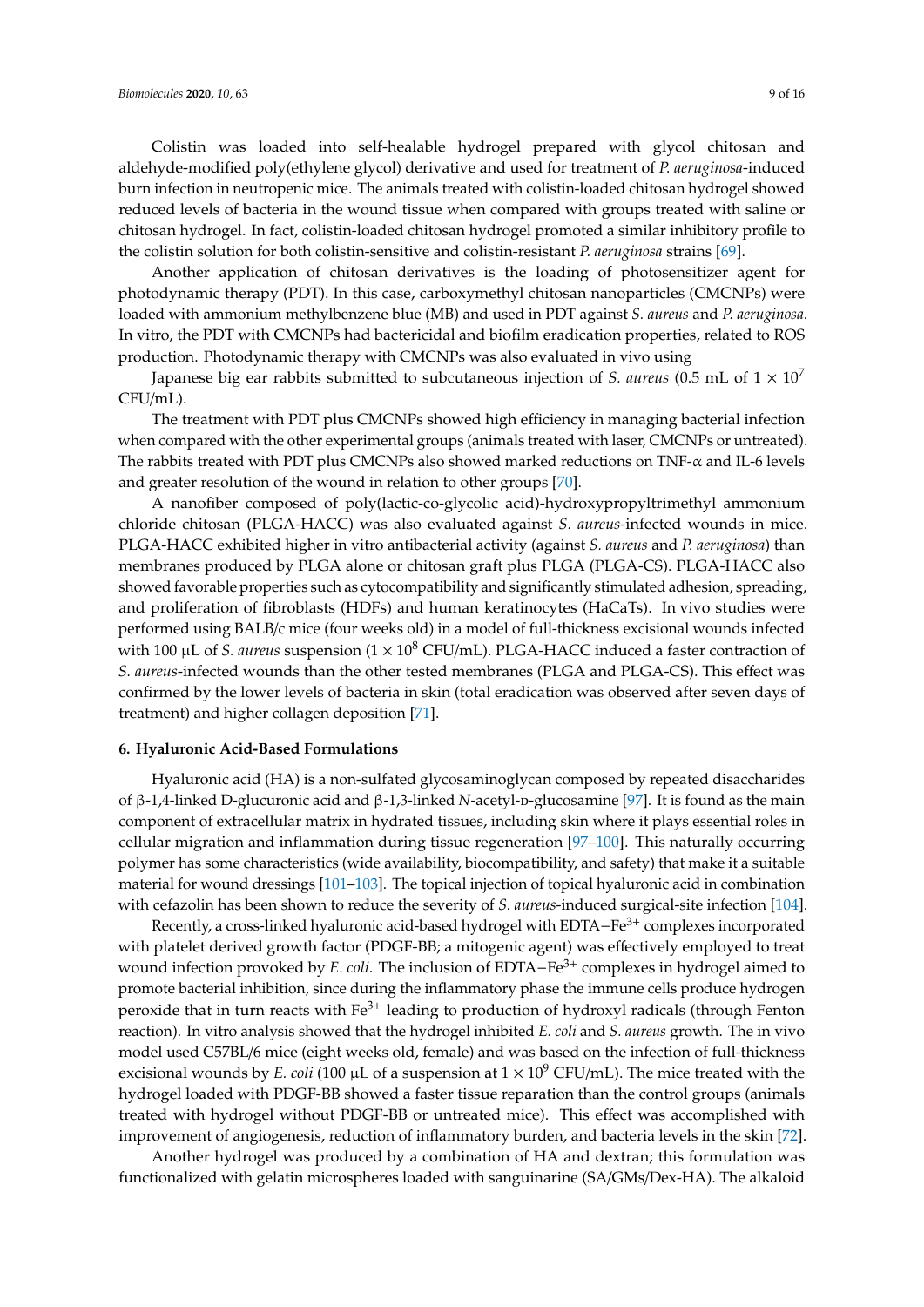sanguinarine (purified from roots of plants as *Sanguinaria canadensis* L. and *Chelidonium majus* L.) was chosen due to its antimicrobial (related to DNA damage) and anti-inflammatory effects [\[105–](#page-15-1)[108\]](#page-15-2). Firstly, the in vitro antimicrobial action of the formulation was evaluated against MRSA and *E. coli*, along with the mechanical properties and drug release pattern. In summary, the in vitro assay demonstrated that the hydrogel promoted a sustainable release of sanguinarine and preserved its antimicrobial activity [\[73\]](#page-13-7).

For in vivo studies, deep partial thickness burn was induced in the back of male SD rats with a hot circular copper billet (15 mm diameter,  $90 °C$ , 15 s). The skin was infected with MRSA suspension (100  $\mu$ L;  $1 \times 10^8$  CFU) one day after the burn induction. The obtained results showed that SA/GMs/Dex-HA hydrogel favored the healing process of burn lesion infected by MRSA when compared with rat treated with dextran-hyaluronic acid hydrogel or dextran-hyaluronic acid hydrogel incorporated with sanguinarine. In fact, the mice treated by SA/GMs/Dex-HA showed better profiles of re-epithelialization and extracellular matrix remodeling [\[73\]](#page-13-7). Furthermore, the treatment down-regulated the amounts of TGF-β1 (transforming growth factor-β1; related with hypertrophic scars and keloids formation due to myofibroblast differentiation [\[109,](#page-15-3)[110\]](#page-15-4)) and TNF-α; and up-regulated the expression of TGF-β3 (transforming growth factor-β3; inductor of collagen synthesis and fibroblast proliferation [\[111\]](#page-15-5)). The authors did not report data about bacterial load in the tissue [\[73\]](#page-13-7).

Based on all positive results obtained from in vitro and in vivo model, a recent clinical trial evaluated the efficacy of a topical spray containing HA and metallic silver (Hyalosilver, Fidia Farmaceutici S.p.A, Abano Terme, Italy) in human lesion (vascular or pressure ulcers) with signs of bacterial colonization. The treatment was based on the daily self-application of the spray for 28 days. The evaluations of wound size, bacterial load, and possible adverse effects were performed at days 1, 7, and 28. The authors showed that the spray application (once a day for 28 days) efficiently reduced the area of chronic wounds and bacteria contamination. The patients treated with the spray also had better clinical parameters (odor, exudate, and erythema) [\[74\]](#page-13-8).

## **7. Conclusions**

The data analyzed in this manuscript clearly point out that polysaccharides (such as alginate, cellulose, chitosan, hyaluronic acid) are versatile polymers for the development of formulations to treat skin infections. The efficacy of these biomolecules is related to their properties such as biocompatibility, biodegradability, poly-functionality, high chemical reactivity, chirality, chelation, and adsorption capacity. Among the carbohydrates, chitosan (and its derivatives) was the most employed in in vivo studies. In most of the cases, the high therapeutic indexes obtained may be results of synergistic action of the polymer and the incorporated agent (antimicrobial, healing, or immunomodulatory compounds). In summary, these polysaccharide-based formulations can play a role in the first line treatment for infected wounds, or act as adjuvant therapy in combination to traditional methods.

**Author Contributions:** D.M.L.R., A.R.C.J., and L.C.N.d.S. conceived of the study and participated in its design and coordination. P.B.S.d.A. contributed in the Section "Polysaccharides and Development of Healing Agents." V.L.C. and G.H.R.V.d.M. contributed in the Section "Alginate-Based Formulations". B.d.S.C. and A.Z. contributed in the Section "Cellulose-Based Formulations". D.M.S., B.L.L.S., L.d.S.S., R.d.C.M.d.M. contributed in the Sections "Chitosan-Based Formulations" and "Hyaluronic Acid-Based Formulations". D.M.L.R., G.H.R.V.d.M. and L.C.N.d.S. prepared the tables and figure. D.M.L.R., A.R.C.J. and L.C.N.S. drafted the manuscript. All authors have read and agreed to the published version of the manuscript.

**Funding:** This work was funded by Fundação de Amparo à Pesquisa e Desenvolvimento Científico do Maranhão (Processes numbers: UNIVERSAL-00998/16, COOPI-02860/16, BEPP-02241/18) and Conselho Nacional de Desenvolvimento Científico e Tecnológico (Process number: 426950/2018-6).

**Conflicts of Interest:** The authors declare no conflict of interest.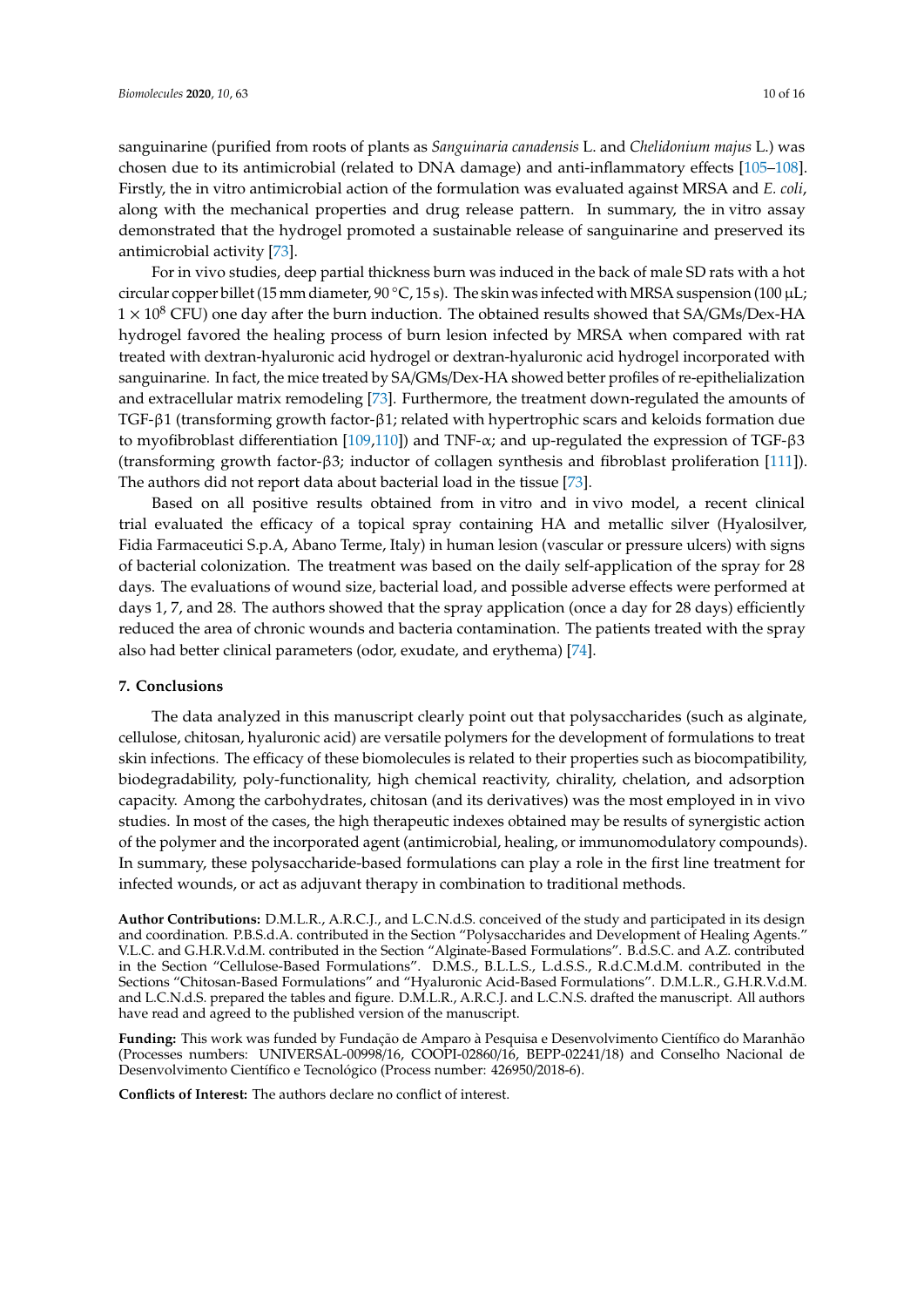# **References**

- <span id="page-10-0"></span>1. Shaikh-Kader, A.; Houreld, N.N.; Rajendran, N.K.; Abrahamse, H. The link between advanced glycation end products and apoptosis in delayed wound healing. *Cell Biochem. Funct.* **2019**, *37*, 432–442. [\[CrossRef\]](http://dx.doi.org/10.1002/cbf.3424) [\[PubMed\]](http://www.ncbi.nlm.nih.gov/pubmed/31318458)
- <span id="page-10-1"></span>2. Brazil, J.C.; Quiros, M.; Nusrat, A.; Parkos, C.A. Innate immune cell-epithelial crosstalk during wound repair. *J. Clin. Investig.* **2019**, *129*, 2983–2993. [\[CrossRef\]](http://dx.doi.org/10.1172/JCI124618) [\[PubMed\]](http://www.ncbi.nlm.nih.gov/pubmed/31329162)
- <span id="page-10-2"></span>3. Rahim, K.; Saleha, S.; Zhu, X.; Huo, L.; Basit, A.; Franco, O.L. Bacterial Contribution in Chronicity of Wounds. *Microb. Ecol.* **2017**, *73*, 710–721. [\[CrossRef\]](http://dx.doi.org/10.1007/s00248-016-0867-9) [\[PubMed\]](http://www.ncbi.nlm.nih.gov/pubmed/27742997)
- 4. Omar, A.; Wright, J.B.; Schultz, G.; Burrell, R.; Nadworny, P. Microbial Biofilms and Chronic Wounds. *Microorganisms* **2017**, *5*, 9. [\[CrossRef\]](http://dx.doi.org/10.3390/microorganisms5010009)
- <span id="page-10-17"></span><span id="page-10-3"></span>5. Cefalu, J.E.; Barrier, K.M.; Davis, A.H. Wound Infections in Critical Care. *Crit. Care Nurs. Clin. N. Am.* **2017**, *29*, 81–96. [\[CrossRef\]](http://dx.doi.org/10.1016/j.cnc.2016.09.009)
- <span id="page-10-4"></span>6. Morton, L.M.; Phillips, T.J. Wound healing and treating wounds: Differential diagnosis and evaluation of chronic wounds. *J. Am. Acad. Derm.* **2016**, *74*, 589–605. [\[CrossRef\]](http://dx.doi.org/10.1016/j.jaad.2015.08.068)
- <span id="page-10-5"></span>7. Chaudhary, N.A.; Munawar, M.D.; Khan, M.T.; Rehan, K.; Sadiq, A.; Tameez-Ud-Din, A.; Bhatti, H.W.; Rizvi, Z.A. Epidemiology, Bacteriological Profile, and Antibiotic Sensitivity Pattern of Burn Wounds in the Burn Unit of a Tertiary Care Hospital. *Cureus* **2019**, *11*, e4794. [\[CrossRef\]](http://dx.doi.org/10.7759/cureus.4794)
- <span id="page-10-6"></span>8. Snyder, R.J.; Bohn, G.; Hanft, J.; Harkless, L.; Kim, P.; Lavery, L.; Schultz, G.; Wolcott, R. Wound Biofilm: Current Perspectives and Strategies on Biofilm Disruption and Treatments. *Wounds* **2017**, *29*, S1–S17.
- <span id="page-10-7"></span>9. Guo, X.P.; Yang, Y.; Lu, D.P.; Niu, Z.S.; Feng, J.N.; Chen, Y.R.; Tou, F.Y.; Garner, E.; Xu, J.; Liu, M.; et al. Biofilms as a sink for antibiotic resistance genes (ARGs) in the Yangtze Estuary. *Water Res.* **2018**, *129*, 277–286. [\[CrossRef\]](http://dx.doi.org/10.1016/j.watres.2017.11.029)
- <span id="page-10-19"></span><span id="page-10-18"></span><span id="page-10-8"></span>10. Nesse, L.L.; Simm, R. Biofilm: A Hotspot for Emerging Bacterial Genotypes. *Adv. Appl. Microbiol.* **2018**, *103*, 223–246.
- <span id="page-10-9"></span>11. Olsson, M.; Jarbrink, K.; Divakar, U.; Bajpai, R.; Upton, Z.; Schmidtchen, A.; Car, J. The humanistic and economic burden of chronic wounds: A systematic review. *Wound Repair Regen.* **2019**, *27*, 114–125. [\[CrossRef\]](http://dx.doi.org/10.1111/wrr.12683) [\[PubMed\]](http://www.ncbi.nlm.nih.gov/pubmed/30362646)
- <span id="page-10-10"></span>12. Russo, A.; Concia, E.; Cristini, F.; De Rosa, F.G.; Esposito, S.; Menichetti, F.; Petrosillo, N.; Tumbarello, M.; Venditti, M.; Viale, P.; et al. Current and future trends in antibiotic therapy of acute bacterial skin and skin-structure infections. *Clin. Microbiol. Infect.* **2016**, *22*, S27–S36. [\[CrossRef\]](http://dx.doi.org/10.1016/S1198-743X(16)30095-7)
- <span id="page-10-11"></span>13. Boateng, J.S.; Matthews, K.H.; Stevens, H.N.; Eccleston, G.M. Wound healing dressings and drug delivery systems: A review. *J. Pharm Sci* **2008**, *97*, 2892–2923. [\[CrossRef\]](http://dx.doi.org/10.1002/jps.21210) [\[PubMed\]](http://www.ncbi.nlm.nih.gov/pubmed/17963217)
- 14. Chaganti, P.; Gordon, I.; Chao, J.H.; Zehtabchi, S. A systematic review of foam dressings for partial thickness burns. *Am. J. Emerg Med.* **2019**, *37*, 1184–1190. [\[CrossRef\]](http://dx.doi.org/10.1016/j.ajem.2019.04.014) [\[PubMed\]](http://www.ncbi.nlm.nih.gov/pubmed/31000315)
- 15. Dwivedi, C.; Pandey, H.; Pandey, A.C.; Ramteke, P.W. Nanofibre Based Smart Pharmaceutical Scaffolds for Wound Repair and Regenerations. *Curr. Pharm. Des.* **2016**, *22*, 1460–1471. [\[CrossRef\]](http://dx.doi.org/10.2174/1381612822666151215103553) [\[PubMed\]](http://www.ncbi.nlm.nih.gov/pubmed/26666999)
- 16. Muzzarelli, R.A. Chitins and chitosans for the repair of wounded skin, nerve, cartilage and bone. *Carbohydr. Polym.* **2009**, *76*, 167–182. [\[CrossRef\]](http://dx.doi.org/10.1016/j.carbpol.2008.11.002)
- 17. Purna, S.K.; Babu, M. Collagen based dressings—A review. *Burn.: J. Int. Soc. Burn Inj.* **2000**, *26*, 54.
- <span id="page-10-12"></span>18. Zhu, Y.; Zhang, J.; Song, J.; Yang, J.; Xu, T.; Pan, C.; Zhang, L. One-step synthesis of an antibacterial and pro-healing wound dressing that can treat wound infections. *J. Mater. Chem. B.* **2017**, *5*, 8451–8458. [\[CrossRef\]](http://dx.doi.org/10.1039/C7TB02477K)
- <span id="page-10-13"></span>19. Abdelrahman, T.; Newton, H. Wound dressings: Principles and practice. *Surgery* **2011**, *29*, 491–495. [\[CrossRef\]](http://dx.doi.org/10.1016/j.mpsur.2011.06.007)
- <span id="page-10-14"></span>20. Negut, I.; Grumezescu, V.; Grumezescu, A.M. Treatment Strategies for Infected Wounds. *Molecules* **2018**, *23*, 2392. [\[CrossRef\]](http://dx.doi.org/10.3390/molecules23092392)
- <span id="page-10-15"></span>21. Davies, P.; McCarty, S.; Hamberg, K. Silver-containing foam dressings with Safetac: A review of the scientific and clinical data. *J. Wound Care* **2017**, *26*, S1–S32. [\[CrossRef\]](http://dx.doi.org/10.12968/jowc.2017.26.Sup6a.S1) [\[PubMed\]](http://www.ncbi.nlm.nih.gov/pubmed/28594320)
- <span id="page-10-16"></span>22. Mulani, M.S.; Kamble, E.E.; Kumkar, S.N.; Tawre, M.S.; Pardesi, K.R. Emerging Strategies to Combat ESKAPE Pathogens in the Era of Antimicrobial Resistance: A Review. *Front. Microbiol.* **2019**, *10*, 539. [\[CrossRef\]](http://dx.doi.org/10.3389/fmicb.2019.00539) [\[PubMed\]](http://www.ncbi.nlm.nih.gov/pubmed/30988669)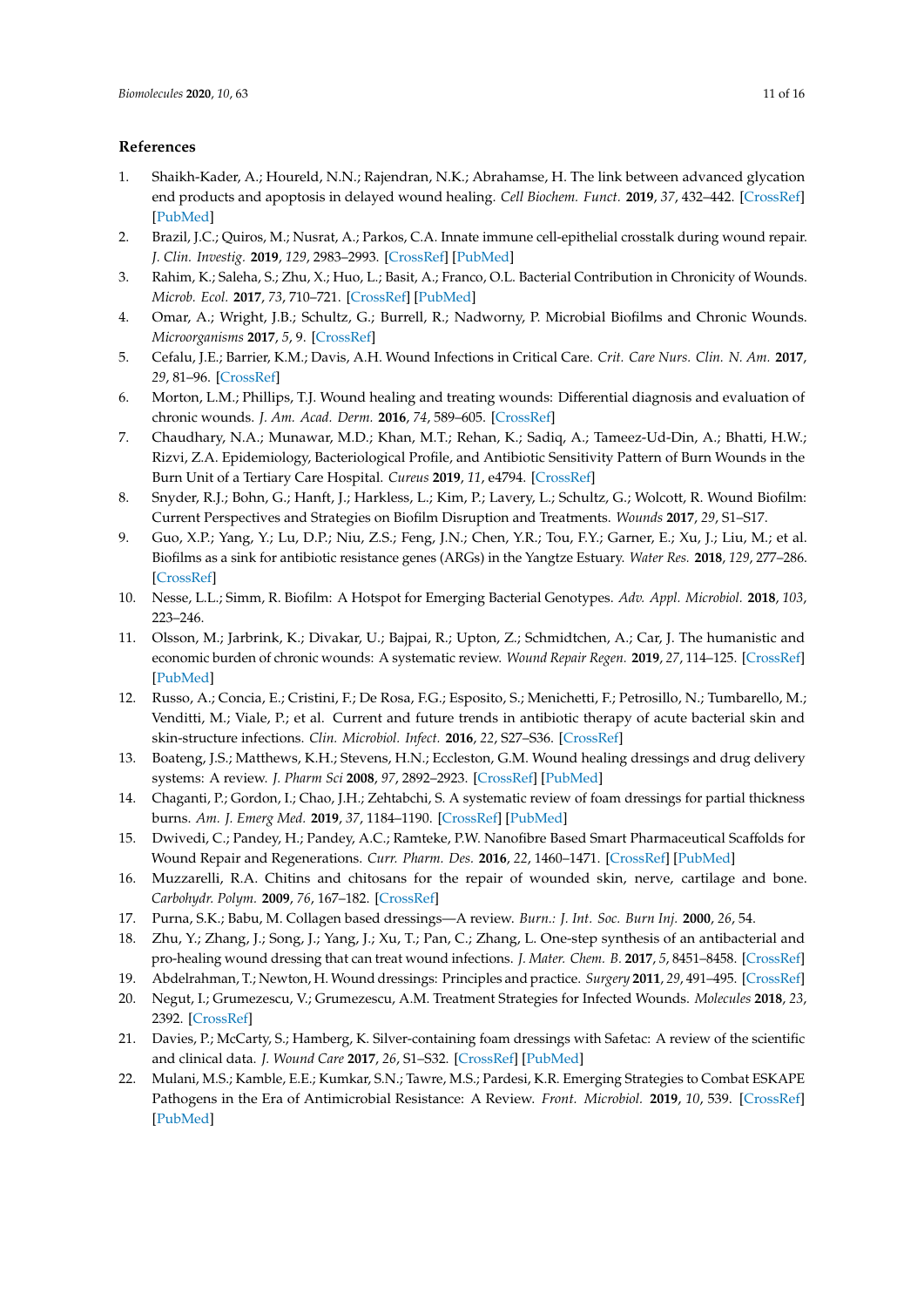- <span id="page-11-6"></span><span id="page-11-5"></span><span id="page-11-4"></span><span id="page-11-3"></span><span id="page-11-2"></span><span id="page-11-0"></span>23. Albuquerque, P.B.S.; Soares, P.A.G.; Aragao-Neto, A.C.; Albuquerque, G.S.; Silva, L.C.N.; Lima-Ribeiro, M.H.M.; Silva Neto, J.C.; Coelho, L.; Correia, M.T.S.; Teixeira, J.A.C.; et al. Healing activity evaluation of the galactomannan film obtained from Cassia grandis seeds with immobilized Cratylia mollis seed lectin. *Int. J. Biol. Macromol.* **2017**, *102*, 749–757. [\[CrossRef\]](http://dx.doi.org/10.1016/j.ijbiomac.2017.04.064) [\[PubMed\]](http://www.ncbi.nlm.nih.gov/pubmed/28433769)
- <span id="page-11-1"></span>24. Carvalho, A.R., Jr.; Diniz, R.M.; Suarez, M.A.M.; Figueiredo, C.; Zagmignan, A.; Grisotto, M.A.G.; Fernandes, E.S.; da Silva, L.C.N. Use of Some Asteraceae Plants for the Treatment of Wounds: From Ethnopharmacological Studies to Scientific Evidences. *Front. Pharm.* **2018**, *9*, 784. [\[CrossRef\]](http://dx.doi.org/10.3389/fphar.2018.00784)
- 25. Ousey, K. A multipurpose dressing: A clinical review of the absorption, debridement and healing properties of Aquacel Foam. *J. Wound Care* **2019**, *28*, S1–S23. [\[CrossRef\]](http://dx.doi.org/10.12968/jowc.2019.28.Sup9a.S1)
- 26. Ramos-e-Silva, M.; Ribeiro de Castro, M.C. New dressings, including tissue-engineered living skin. *Clin. Derm.* **2002**, *20*, 715–723. [\[CrossRef\]](http://dx.doi.org/10.1016/S0738-081X(02)00298-5)
- 27. Vowden, K.; Vowden, P. Wound dressings: Principles and practice. *Surgery* **2017**, *35*, 489–494.
- 28. Ahmed, E.M. Hydrogel: Preparation, characterization, and applications: A review. *J. Adv. Res.* **2015**, *6*, 105–121. [\[CrossRef\]](http://dx.doi.org/10.1016/j.jare.2013.07.006)
- 29. Caló, E.; Khutoryanskiy, V.V. Biomedical applications of hydrogels: A review of patents and commercial products. *Eur. Polym. J.* **2015**, *65*, 252–267. [\[CrossRef\]](http://dx.doi.org/10.1016/j.eurpolymj.2014.11.024)
- 30. Pott, F.S.; Meier, M.J.; Stocco, J.G.; Crozeta, K.; Ribas, J.D. The effectiveness of hydrocolloid dressings versus other dressings in the healing of pressure ulcers in adults and older adults: A systematic review and meta-analysis. *Rev. Lat. Am. Enferm.* **2014**, *22*, 511–520. [\[CrossRef\]](http://dx.doi.org/10.1590/0104-1169.3480.2445)
- 31. Dhivya, S.; Padma, V.V.; Santhini, E. Wound dressings—A review. *BioMedicine* **2015**, *5*, 22. [\[CrossRef\]](http://dx.doi.org/10.7603/s40681-015-0022-9) [\[PubMed\]](http://www.ncbi.nlm.nih.gov/pubmed/26615539)
- <span id="page-11-7"></span>32. Babavalian, H.; Latifi, A.M.; Shokrgozar, M.A.; Bonakdar, S.; Mohammadi, S.; Moosazadeh Moghaddam, M. Analysis of Healing Effect of Alginate Sulfate Hydrogel Dressing Containing Antimicrobial Peptide on Wound Infection Caused by Methicillin-Resistant Staphylococcus aureus. *Jundishapur. J. Microbiol.* **2015**, *8*, e28320. [\[CrossRef\]](http://dx.doi.org/10.5812/jjm.28320) [\[PubMed\]](http://www.ncbi.nlm.nih.gov/pubmed/26487923)
- <span id="page-11-17"></span>33. Wong, T.W.; Ramli, N.A. Carboxymethylcellulose film for bacterial wound infection control and healing. *Carbohydr. Polym.* **2014**, *112*, 367–375. [\[CrossRef\]](http://dx.doi.org/10.1016/j.carbpol.2014.06.002) [\[PubMed\]](http://www.ncbi.nlm.nih.gov/pubmed/25129756)
- <span id="page-11-18"></span>34. Guo, R.; Lan, Y.; Xue, W.; Cheng, B.; Zhang, Y.; Wang, C.; Ramakrishna, S. Collagen-cellulose nanocrystal scaffolds containing curcumin-loaded microspheres on infected full-thickness burns repair. *J. Tissue Eng. Regen. Med.* **2017**, *11*, 3544–3555. [\[CrossRef\]](http://dx.doi.org/10.1002/term.2272) [\[PubMed\]](http://www.ncbi.nlm.nih.gov/pubmed/28326684)
- <span id="page-11-19"></span>35. Nguyen, V.Q.; Ishihara, M.; Mori, Y.; Nakamura, S.; Kishimoto, S.; Fujita, M.; Hattori, H.; Kanatani, Y.; Ono, T.; Miyahira, Y.; et al. Preparation of size-controlled silver nanoparticles and chitosan-based composites and their anti-microbial activities. *Biomed. Mater. Eng.* **2013**, *23*, 473–483. [\[CrossRef\]](http://dx.doi.org/10.3233/BME-130772)
- <span id="page-11-8"></span>36. Cui, F.; Li, G.; Huang, J.; Zhang, J.; Lu, M.; Lu, W.; Huan, J.; Huang, Q. Development of chitosan-collagen hydrogel incorporated with lysostaphin (CCHL) burn dressing with anti-methicillin-resistant Staphylococcus aureus and promotion wound healing properties. *Drug Deliv.* **2011**, *18*, 173–180. [\[CrossRef\]](http://dx.doi.org/10.3109/10717544.2010.509363)
- <span id="page-11-9"></span>37. Ali, A.; Ahmed, S. A review on chitosan and its nanocomposites in drug delivery. *Int. J. Biol. Macromol.* **2018**, *109*, 273–286. [\[CrossRef\]](http://dx.doi.org/10.1016/j.ijbiomac.2017.12.078)
- <span id="page-11-13"></span>38. Tayeb, A.H.; Amini, E.; Ghasemi, S.; Tajvidi, M. Cellulose Nanomaterials-Binding Properties and Applications: A Review. *Molecules* **2018**, *23*, 2684. [\[CrossRef\]](http://dx.doi.org/10.3390/molecules23102684)
- <span id="page-11-10"></span>39. Lee, K.Y.; Mooney, D.J. Alginate: Properties and biomedical applications. *Prog. Polym. Sci.* **2012**, *37*, 106–126. [\[CrossRef\]](http://dx.doi.org/10.1016/j.progpolymsci.2011.06.003)
- <span id="page-11-11"></span>40. Albuquerque, P.; Coelho, L.C.; Teixeira, J.A.; Carneiro-da-Cunha, M.G. Approaches in biotechnological applications of natural polymers. *AIMS Mol. Sci.* **2016**, *3*, 386–425. [\[CrossRef\]](http://dx.doi.org/10.3934/molsci.2016.3.386)
- <span id="page-11-14"></span>41. Gim, S.; Zhu, Y.; Seeberger, P.H.; Delbianco, M. Carbohydrate-based nanomaterials for biomedical applications. *Wiley Interdiscip. Rev. Nanomed. Nanobiotechnol.* **2019**, *11*, e1558. [\[CrossRef\]](http://dx.doi.org/10.1002/wnan.1558) [\[PubMed\]](http://www.ncbi.nlm.nih.gov/pubmed/31063240)
- <span id="page-11-12"></span>42. Hamedi, H.; Moradi, S.; Hudson, S.M.; Tonelli, A.E. Chitosan based hydrogels and their applications for drug delivery in wound dressings: A review. *Carbohydr. Polym.* **2018**, *199*, 445–460. [\[CrossRef\]](http://dx.doi.org/10.1016/j.carbpol.2018.06.114) [\[PubMed\]](http://www.ncbi.nlm.nih.gov/pubmed/30143150)
- <span id="page-11-15"></span>43. Baldrick, P. The safety of chitosan as a pharmaceutical excipient. *Regul. Toxicol. Pharm.* **2010**, *56*, 290–299. [\[CrossRef\]](http://dx.doi.org/10.1016/j.yrtph.2009.09.015) [\[PubMed\]](http://www.ncbi.nlm.nih.gov/pubmed/19788905)
- <span id="page-11-16"></span>44. Mondal, M.; Hosain, M. Biodegradable surfactant from natural starch for the reduction of environmental pollution and safety for water living organism. *Int. J. Innov. Res. Adv. Eng.* **2014**, *1*, 424–433.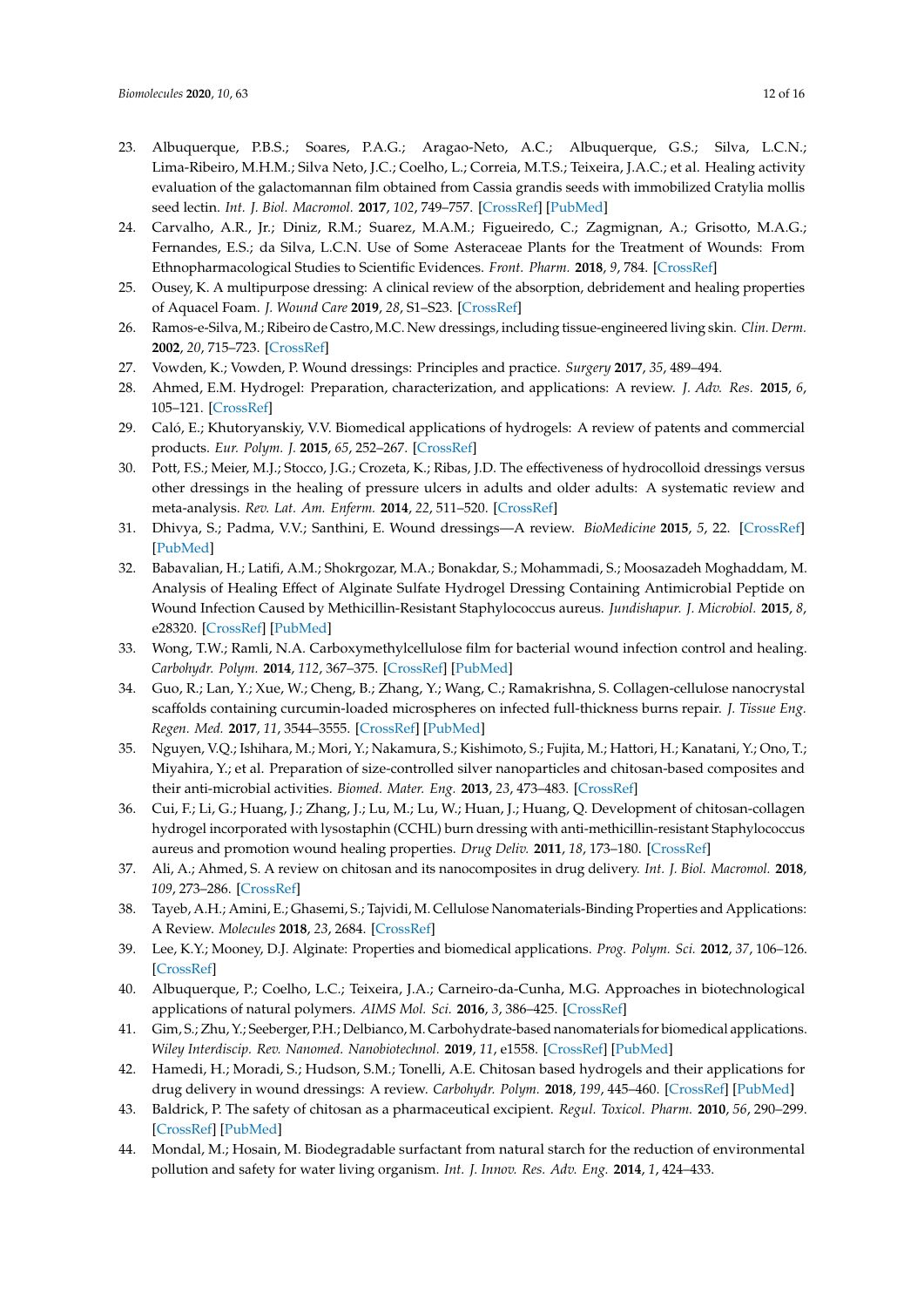- <span id="page-12-0"></span>45. Oladoja, N.A.; Unuabonah, E.I.; Amuda, O.S.; Kolawole, O.M. *Polysaccharides as a Green and Sustainable Resources for Water and Wastewater Treatment*; Springer: Berlin, Germany, 2017.
- <span id="page-12-1"></span>46. Ahmad, S.; Ahmad, M.; Manzoor, K.; Purwar, R.; Ikram, S. A review on latest innovations in natural gums based hydrogels: Preparations & applications. *Int. J. Biol. Macromol.* **2019**, *136*, 870–890.
- <span id="page-12-2"></span>47. Hamman, H.; Steenekamp, J.; Hamman, J. Use of Natural Gums and Mucilages as Pharmaceutical Excipients. *Curr. Pharm. Des.* **2015**, *21*, 4775–4797. [\[CrossRef\]](http://dx.doi.org/10.2174/1381612821666150820100524)
- <span id="page-12-3"></span>48. Ribeiro, A.J.; de Souza, F.R.L.; Bezerra, J.; Oliveira, C.; Nadvorny, D.; de La Roca Soares, M.F.; Nunes, L.C.C.; Silva-Filho, E.C.; Veiga, F.; Soares Sobrinho, J.L. Gums' based delivery systems: Review on cashew gum and its derivatives. *Carbohydr. Polym.* **2016**, *147*, 188–200. [\[CrossRef\]](http://dx.doi.org/10.1016/j.carbpol.2016.02.042)
- <span id="page-12-4"></span>49. Salarbashi, D.; Tafaghodi, M. An update on physicochemical and functional properties of newly seed gums. *Int. J. Biol. Macromol.* **2018**, *119*, 1240–1247. [\[CrossRef\]](http://dx.doi.org/10.1016/j.ijbiomac.2018.06.161)
- <span id="page-12-5"></span>50. Rana, V.; Rai, P.; Tiwary, A.K.; Singh, R.S.; Kennedy, J.F.; Knill, C.J. Modified gums: Approaches and applications in drug delivery. *Carbohydr. Polym.* **2011**, *83*, 1031–1047. [\[CrossRef\]](http://dx.doi.org/10.1016/j.carbpol.2010.09.010)
- <span id="page-12-6"></span>51. Thombare, N.; Jha, U.; Mishra, S.; Siddiqui, M.Z. Guar gum as a promising starting material for diverse applications: A review. *Int. J. Biol. Macromol.* **2016**, *88*, 361–372. [\[CrossRef\]](http://dx.doi.org/10.1016/j.ijbiomac.2016.04.001)
- <span id="page-12-7"></span>52. Albuquerque, P.B.S.; Cerqueira, M.A.; Vicente, A.A.; Teixeira, J.A.; Carneiro-da-Cunha, M.G. Immobilization of bioactive compounds in Cassia grandis galactomannan-based films: Influence on physicochemical properties. *Int. J. Biol. Macromol.* **2017**, *96*, 727–735. [\[CrossRef\]](http://dx.doi.org/10.1016/j.ijbiomac.2016.12.081) [\[PubMed\]](http://www.ncbi.nlm.nih.gov/pubmed/28049015)
- 53. Aragao-Neto, A.C.; Soares, P.A.; Lima-Ribeiro, M.H.; Carvalho, E.J.; Correia, M.T.; Carneiro-da-Cunha, M.G. Combined therapy using low level laser and chitosan-policaju hydrogel for wound healing. *Int. J. Biol. Macromol.* **2017**, *95*, 268–272. [\[CrossRef\]](http://dx.doi.org/10.1016/j.ijbiomac.2016.11.019) [\[PubMed\]](http://www.ncbi.nlm.nih.gov/pubmed/27851931)
- <span id="page-12-8"></span>54. de Sousa, F.D.; Vasconselos, P.D.; da Silva, A.F.B.; Mota, E.F.; da Rocha Tome, A.; Mendes, F.; Gomes, A.M.M.; Abraham, D.J.; Shiwen, X.; Owen, J.S.; et al. Hydrogel and membrane scaffold formulations of Frutalin (breadfruit lectin) within a polysaccharide galactomannan matrix have potential for wound healing. *Int. J. Biol. Macromol.* **2019**, *121*, 429–442. [\[CrossRef\]](http://dx.doi.org/10.1016/j.ijbiomac.2018.10.050) [\[PubMed\]](http://www.ncbi.nlm.nih.gov/pubmed/30326222)
- <span id="page-12-9"></span>55. Knopf-Marques, H.; Pravda, M.; Wolfova, L.; Velebny, V.; Schaaf, P.; Vrana, N.E.; Lavalle, P. Hyaluronic Acid and Its Derivatives in Coating and Delivery Systems: Applications in Tissue Engineering, Regenerative Medicine and Immunomodulation. *Adv. Healthc. Mater.* **2016**, *5*, 2841–2855. [\[CrossRef\]](http://dx.doi.org/10.1002/adhm.201600316)
- 56. Ahsan, S.M.; Thomas, M.; Reddy, K.K.; Sooraparaju, S.G.; Asthana, A.; Bhatnagar, I. Chitosan as biomaterial in drug delivery and tissue engineering. *Int. J. Biol. Macromol.* **2018**, *110*, 97–109. [\[CrossRef\]](http://dx.doi.org/10.1016/j.ijbiomac.2017.08.140)
- 57. Rastogi, P.; Kandasubramanian, B. Review of alginate-based hydrogel bioprinting for application in tissue engineering. *Biofabrication* **2019**, *11*, 042001. [\[CrossRef\]](http://dx.doi.org/10.1088/1758-5090/ab331e)
- 58. Portela, R.; Leal, C.R.; Almeida, P.L.; Sobral, R.G. Bacterial cellulose: A versatile biopolymer for wound dressing applications. *Microb. Biotechnol.* **2019**, *12*, 586–610. [\[CrossRef\]](http://dx.doi.org/10.1111/1751-7915.13392)
- <span id="page-12-10"></span>59. Martinez-Martinez, M.; Rodriguez-Berna, G.; Gonzalez-Alvarez, I.; Hernandez, M.J.; Corma, A.; Bermejo, M.; Merino, V.; Gonzalez-Alvarez, M. Ionic Hydrogel Based on Chitosan Cross-Linked with 6-Phosphogluconic Trisodium Salt as a Drug Delivery System. *Biomacromolecules* **2018**, *19*, 1294–1304. [\[CrossRef\]](http://dx.doi.org/10.1021/acs.biomac.8b00108)
- <span id="page-12-11"></span>60. Meaume, S.; Vallet, D.; Morere, M.N.; Teot, L. Evaluation of a silver-releasing hydroalginate dressing in chronic wounds with signs of local infection. *J. Wound Care* **2005**, *14*, 411–419. [\[CrossRef\]](http://dx.doi.org/10.12968/jowc.2005.14.9.26835)
- <span id="page-12-12"></span>61. Woo, K.Y.; Coutts, P.M.; Sibbald, R.G. A randomized controlled trial to evaluate an antimicrobial dressing with silver alginate powder for the management of chronic wounds exhibiting signs of critical colonization. *Adv. Skin Wound Care* **2012**, *25*, 503–508. [\[CrossRef\]](http://dx.doi.org/10.1097/01.ASW.0000422628.63148.4b)
- <span id="page-12-13"></span>62. Mirzaei, B.; Etemadian, S.; Goli, H.R.; Bahonar, S.; Gholami, S.A.; Karami, P.; Farhadi, M.; Tavakoli, R. Construction and analysis of alginate-based honey hydrogel as an ointment to heal of rat burn wound related infections. *Int. J. Burns Trauma* **2018**, *8*, 88–97. [\[PubMed\]](http://www.ncbi.nlm.nih.gov/pubmed/30245913)
- <span id="page-12-14"></span>63. Bjorn, C.; Noppa, L.; Naslund Salomonsson, E.; Johansson, A.L.; Nilsson, E.; Mahlapuu, M.; Hakansson, J. Efficacy and safety profile of the novel antimicrobial peptide PXL150 in a mouse model of infected burn wounds. *Int. J. Antimicrob. Agents* **2015**, *45*, 519–524. [\[CrossRef\]](http://dx.doi.org/10.1016/j.ijantimicag.2014.12.015) [\[PubMed\]](http://www.ncbi.nlm.nih.gov/pubmed/25649371)
- <span id="page-12-15"></span>64. Burkatovskaya, M.; Tegos, G.P.; Swietlik, E.; Demidova, T.N.; Castano A, P.; Hamblin, M.R. Use of chitosan bandage to prevent fatal infections developing from highly contaminated wounds in mice. *Biomaterials* **2006**, *27*, 4157–4164. [\[CrossRef\]](http://dx.doi.org/10.1016/j.biomaterials.2006.03.028) [\[PubMed\]](http://www.ncbi.nlm.nih.gov/pubmed/16616364)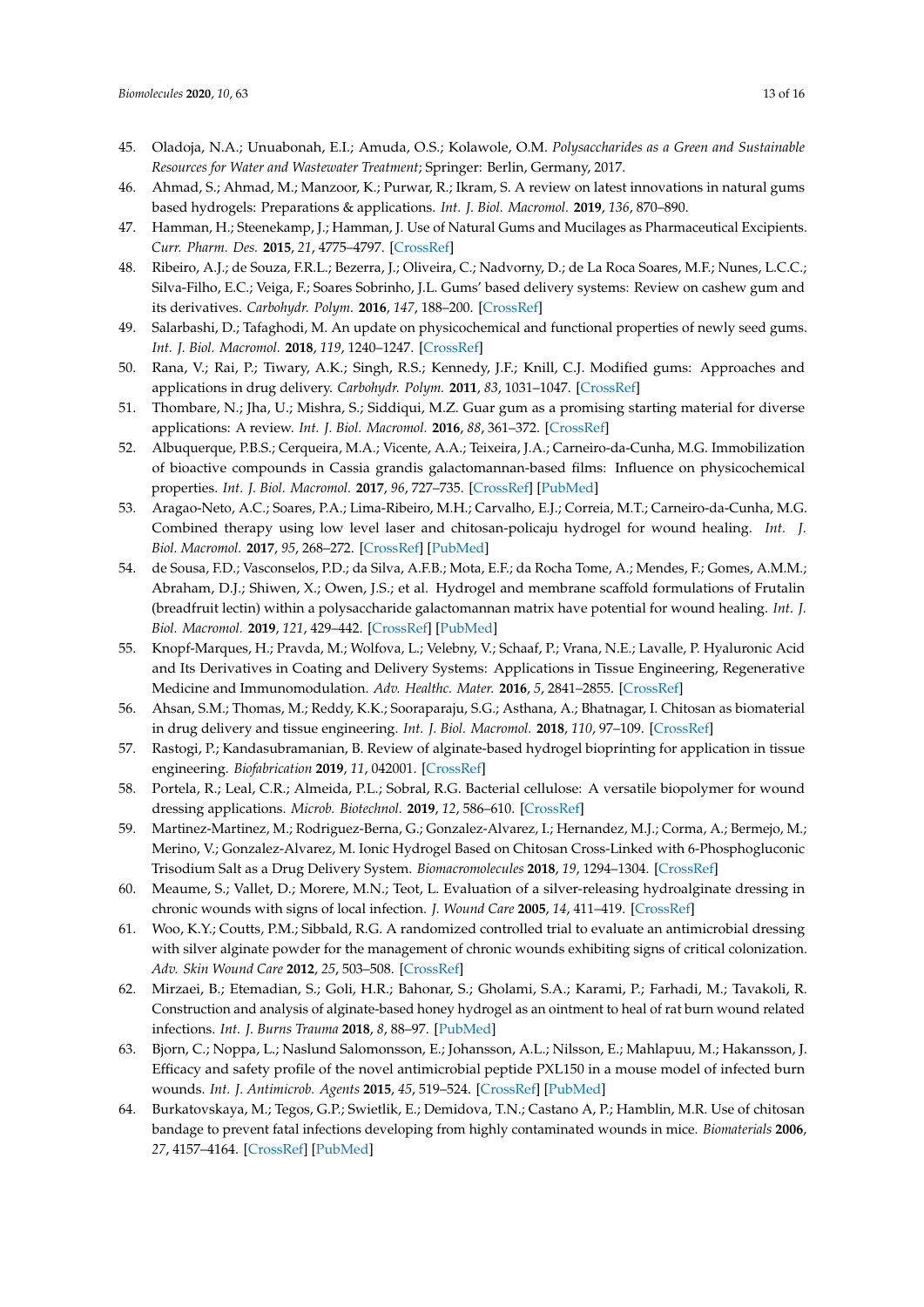- <span id="page-13-16"></span>65. Burkatovskaya, M.; Castano, A.P.; Demidova-Rice, T.N.; Tegos, G.P.; Hamblin, M.R. Effect of chitosan acetate bandage on wound healing in infected and noninfected wounds in mice. *Wound Repair Regen.* **2008**, *16*, 425–431. [\[CrossRef\]](http://dx.doi.org/10.1111/j.1524-475X.2008.00382.x)
- <span id="page-13-0"></span>66. Dai, T.; Tegos, G.P.; Burkatovskaya, M.; Castano, A.P.; Hamblin, M.R. Chitosan acetate bandage as a topical antimicrobial dressing for infected burns. *Antimicrob. Agents Chemother.* **2009**, *53*, 393–400. [\[CrossRef\]](http://dx.doi.org/10.1128/AAC.00760-08)
- <span id="page-13-1"></span>67. Huang, L.; Dai, T.; Xuan, Y.; Tegos, G.P.; Hamblin, M.R. Synergistic combination of chitosan acetate with nanoparticle silver as a topical antimicrobial: Efficacy against bacterial burn infections. *Antimicrob. Agents Chemother.* **2011**, *55*, 3432–3438. [\[CrossRef\]](http://dx.doi.org/10.1128/AAC.01803-10)
- <span id="page-13-2"></span>68. Peng, Y.; Song, C.; Yang, C.; Guo, Q.; Yao, M. Low molecular weight chitosan-coated silver nanoparticles are effective for the treatment of MRSA-infected wounds. *Int. J. Nanomed.* **2017**, *12*, 295–304. [\[CrossRef\]](http://dx.doi.org/10.2147/IJN.S122357)
- <span id="page-13-3"></span>69. Zhu, C.; Zhao, J.; Kempe, K.; Wilson, P.; Wang, J.; Velkov, T.; Li, J.; Davis, T.P.; Whittaker, M.R.; Haddleton, D.M. A Hydrogel-Based Localized Release of Colistin for Antimicrobial Treatment of Burn Wound Infection. *Macromol. Biosci.* **2017**, *17*. [\[CrossRef\]](http://dx.doi.org/10.1002/mabi.201600320)
- <span id="page-13-4"></span>70. Sun, L.; Jiang, W.; Zhang, H.; Guo, Y.; Chen, W.; Jin, Y.; Chen, H.; Du, K.; Dai, H.; Ji, J.; et al. Photosensitizer-Loaded Multifunctional Chitosan Nanoparticles for Simultaneous in Situ Imaging, Highly Efficient Bacterial Biofilm Eradication, and Tumor Ablation. *ACS Appl. Mater. Interfaces* **2019**, *11*, 2302–2316. [\[CrossRef\]](http://dx.doi.org/10.1021/acsami.8b19522)
- <span id="page-13-5"></span>71. Yang, S.; Han, X.; Jia, Y.; Zhang, H.; Tang, T. Hydroxypropyltrimethyl Ammonium Chloride Chitosan Functionalized-PLGA Electrospun Fibrous Membranes as Antibacterial Wound Dressing: In Vitro and In Vivo Evaluation. *Polymer* **2017**, *9*, 697. [\[CrossRef\]](http://dx.doi.org/10.3390/polym9120697)
- <span id="page-13-6"></span>72. Tian, R.; Qiu, X.; Yuan, P.; Lei, K.; Wang, L.; Bai, Y.; Liu, S.; Chen, X. Fabrication of Self-Healing Hydrogels with On-Demand Antimicrobial Activity and Sustained Biomolecule Release for Infected Skin Regeneration. *ACS Appl. Mater. Interfaces* **2018**, *10*, 17018–17027. [\[CrossRef\]](http://dx.doi.org/10.1021/acsami.8b01740) [\[PubMed\]](http://www.ncbi.nlm.nih.gov/pubmed/29693373)
- <span id="page-13-7"></span>73. Zhu, Q.; Jiang, M.; Liu, Q.; Yan, S.; Feng, L.; Lan, Y.; Shan, G.; Xue, W.; Guo, R. Enhanced healing activity of burn wound infection by a dextran-HA hydrogel enriched with sanguinarine. *Biomater. Sci.* **2018**, *6*, 2472–2486. [\[CrossRef\]](http://dx.doi.org/10.1039/C8BM00478A) [\[PubMed\]](http://www.ncbi.nlm.nih.gov/pubmed/30066700)
- <span id="page-13-8"></span>74. Gazzabin, L.; Serantoni, S.; Palumbo, F.P.; Giordan, N. Hyaluronic acid and metallic silver treatment of chronic wounds: Healing rate and bacterial load control. *J. Wound Care* **2019**, *28*, 482–490. [\[CrossRef\]](http://dx.doi.org/10.12968/jowc.2019.28.7.482) [\[PubMed\]](http://www.ncbi.nlm.nih.gov/pubmed/31295090)
- <span id="page-13-9"></span>75. Aderibigbe, B.A.; Buyana, B. Alginate in Wound Dressings. *Pharmaceutics* **2018**, *10*, 42. [\[CrossRef\]](http://dx.doi.org/10.3390/pharmaceutics10020042)
- <span id="page-13-10"></span>76. Moghaddam, M.M.; Abolhassani, F.; Babavalian, H.; Mirnejad, R.; Azizi Barjini, K.; Amani, J. Comparison of in vitro antibacterial activities of two cationic peptides CM15 and CM11 against five pathogenic bacteria: Pseudomonas aeruginosa, Staphylococcus aureus, Vibrio cholerae, Acinetobacter baumannii, and Escherichia coli. *Probiotics. Antimicrob. Proteins* **2012**, *4*, 133–139. [\[CrossRef\]](http://dx.doi.org/10.1007/s12602-012-9098-7)
- 77. Mohammadi Azad, Z.; Moravej, H.; Fasihi-Ramandi, M.; Masjedian, F.; Nazari, R.; Mirnejad, R.; Moosazadeh Moghaddam, M. In vitro synergistic effects of a short cationic peptide and clinically used antibiotics against drug-resistant isolates of Brucella melitensis. *J. Med. Microbiol.* **2017**, *66*, 919–926. [\[CrossRef\]](http://dx.doi.org/10.1099/jmm.0.000524)
- <span id="page-13-11"></span>78. Moosazadeh Moghaddam, M.; Eftekhary, M.; Erfanimanesh, S.; Hashemi, A.; Fallah Omrani, V.; Farhadihosseinabadi, B.; Lasjerdi, Z.; Mossahebi-Mohammadi, M.; Pal Singh Chauhan, N.; Seifalian, A.M.; et al. Comparison of the antibacterial effects of a short cationic peptide and 1% silver bioactive glass against extensively drug-resistant bacteria, Pseudomonas aeruginosa and Acinetobacter baumannii, isolated from burn patients. *Amino Acids* **2018**, *50*, 1617–1628. [\[CrossRef\]](http://dx.doi.org/10.1007/s00726-018-2638-z)
- <span id="page-13-12"></span>79. Sulaeva, I.; Henniges, U.; Rosenau, T.; Potthast, A. Bacterial cellulose as a material for wound treatment: Properties and modifications. A review. *Biotechnol. Adv.* **2015**, *33*, 1547–1571. [\[CrossRef\]](http://dx.doi.org/10.1016/j.biotechadv.2015.07.009)
- <span id="page-13-13"></span>80. Ramli, N.A.; Wong, T.W. Sodium carboxymethylcellulose scaffolds and their physicochemical effects on partial thickness wound healing. *Int. J. Pharm.* **2011**, *403*, 73–82. [\[CrossRef\]](http://dx.doi.org/10.1016/j.ijpharm.2010.10.023)
- <span id="page-13-14"></span>81. Ogawa, A.; Nakayama, S.; Uehara, M.; Mori, Y.; Takahashi, M.; Aiba, T.; Kurosaki, Y. Pharmaceutical properties of a low-substituted hydroxypropyl cellulose (L-HPC) hydrogel as a novel external dressing. *Int. J. Pharm.* **2014**, *477*, 546–552. [\[CrossRef\]](http://dx.doi.org/10.1016/j.ijpharm.2014.10.043)
- <span id="page-13-15"></span>82. Myhrman, E.; Hakansson, J.; Lindgren, K.; Bjorn, C.; Sjostrand, V.; Mahlapuu, M. The novel antimicrobial peptide PXL150 in the local treatment of skin and soft tissue infections. *Appl. Microbiol. Biotechnol.* **2013**, *97*, 3085–3096. [\[CrossRef\]](http://dx.doi.org/10.1007/s00253-012-4439-8) [\[PubMed\]](http://www.ncbi.nlm.nih.gov/pubmed/23053090)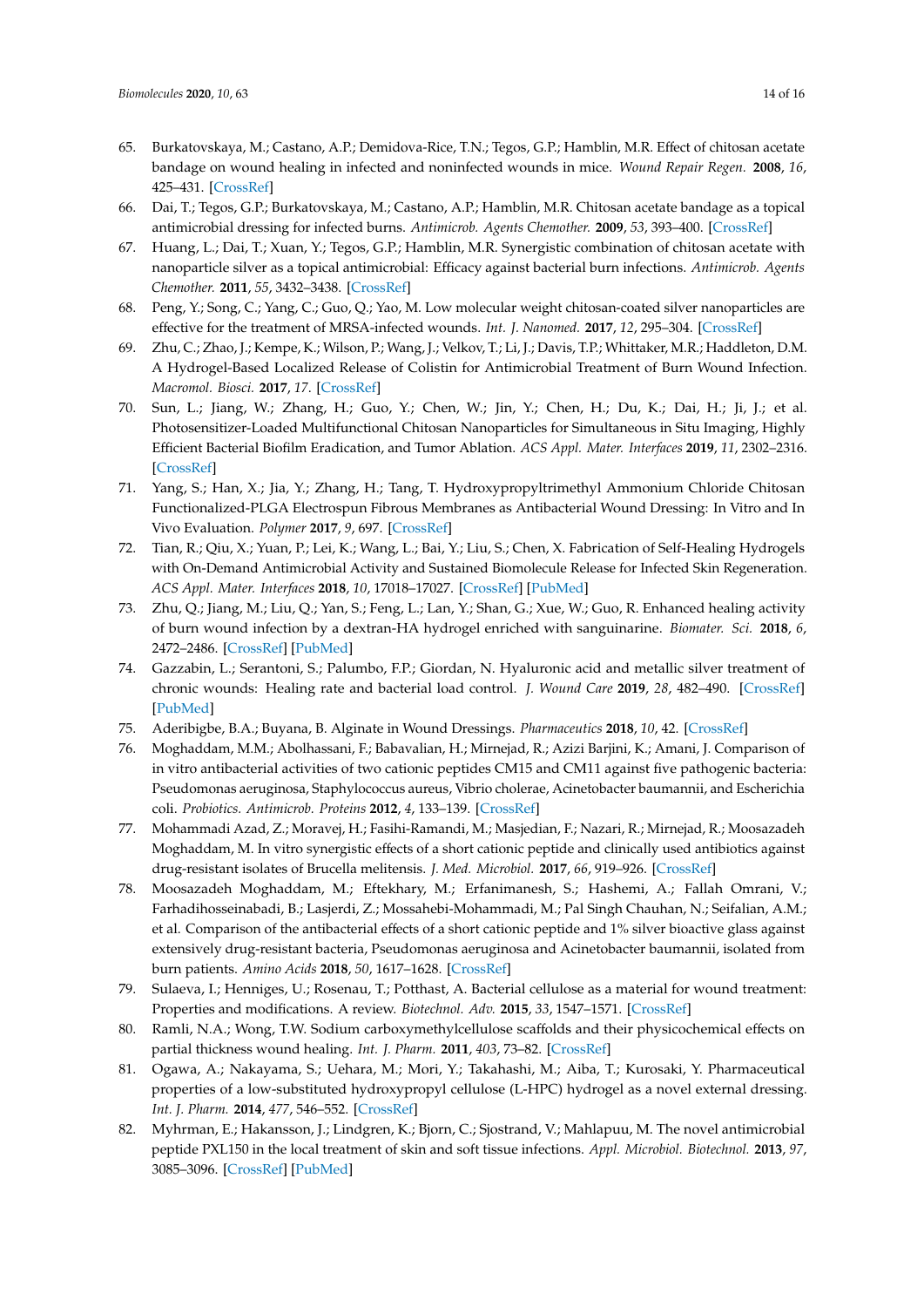- <span id="page-14-0"></span>83. Hakansson, J.; Bjorn, C.; Lindgren, K.; Sjostrom, E.; Sjostrand, V.; Mahlapuu, M. Efficacy of the novel topical antimicrobial agent PXL150 in a mouse model of surgical site infections. *Antimicrob. Agents Chemother.* **2014**, *58*, 2982–2984. [\[CrossRef\]](http://dx.doi.org/10.1128/AAC.00143-14) [\[PubMed\]](http://www.ncbi.nlm.nih.gov/pubmed/24590479)
- <span id="page-14-1"></span>84. Tejada, S.; Manayi, A.; Daglia, M.; Nabavi, S.F.; Sureda, A.; Hajheydari, Z.; Gortzi, O.; Pazoki-Toroudi, H.; Nabavi, S.M. Wound Healing Effects of Curcumin: A Short Review. *Curr. Pharm. Biotechnol.* **2016**, *17*, 1002–1007. [\[CrossRef\]](http://dx.doi.org/10.2174/1389201017666160721123109) [\[PubMed\]](http://www.ncbi.nlm.nih.gov/pubmed/27640646)
- 85. Shin, M.S.; Yu, J.S.; Lee, J.; Ji, Y.S.; Joung, H.J.; Han, Y.M.; Yoo, H.H.; Kang, K.S. A Hydroxypropyl Methylcellulose-Based Solid Dispersion of Curcumin with Enhanced Bioavailability and its Hepatoprotective Activity. *Biomolecules* **2019**, *9*, 281. [\[CrossRef\]](http://dx.doi.org/10.3390/biom9070281)
- 86. Freitas, M.A.; Pereira, A.H.; Pinto, J.G.; Casas, A.; Ferreira-Strixino, J. Bacterial viability after antimicrobial photodynamic therapy with curcumin on multiresistant Staphylococcus aureus. *Future Microbiol.* **2019**, *14*, 739–748. [\[CrossRef\]](http://dx.doi.org/10.2217/fmb-2019-0042)
- <span id="page-14-2"></span>87. Guran, M.; Sanliturk, G.; Kerkuklu, N.R.; Altundag, E.M.; Suha Yalcin, A. Combined effects of quercetin and curcumin on anti-inflammatory and antimicrobial parameters in vitro. *Eur. J. Pharm.* **2019**, *859*, 172486. [\[CrossRef\]](http://dx.doi.org/10.1016/j.ejphar.2019.172486)
- <span id="page-14-3"></span>88. Paul, P.; Kolesinska, B.; Sujka, W. Chitosan and Its Derivatives—Biomaterials with Diverse Biological Activity for Manifold Applications. *Mini Rev. Med. Chem.* **2019**, *19*, 737–750. [\[CrossRef\]](http://dx.doi.org/10.2174/1389557519666190112142735)
- <span id="page-14-4"></span>89. Patrulea, V.; Ostafe, V.; Borchard, G.; Jordan, O. Chitosan as a starting material for wound healing applications. *Eur. J. Pharm. Biopharm.* **2015**, *97*, 417–426. [\[CrossRef\]](http://dx.doi.org/10.1016/j.ejpb.2015.08.004)
- <span id="page-14-5"></span>90. Penchev, H.; Paneva, D.; Manolova, N.; Rashkov, I. Electrospun hybrid nanofibers based on chitosan or N-carboxyethylchitosan and silver nanoparticles. *Macromol. Biosci.* **2009**, *9*, 884–894. [\[CrossRef\]](http://dx.doi.org/10.1002/mabi.200900003)
- <span id="page-14-6"></span>91. Penchev, H.; Paneva, D.; Manolova, N.; Rashkov, I. Hybrid nanofibrous yarns based on N-carboxyethylchitosan and silver nanoparticles with antibacterial activity prepared by self-bundling electrospinning. *Carbohydr. Res.* **2010**, *345*, 2374–2380. [\[CrossRef\]](http://dx.doi.org/10.1016/j.carres.2010.08.014)
- <span id="page-14-7"></span>92. Jayakumar, R.; Prabaharan, M.; Sudheesh Kumar, P.T.; Nair, S.V.; Tamura, H. Biomaterials based on chitin and chitosan in wound dressing applications. *Biotechnol. Adv.* **2011**, *29*, 322–337. [\[CrossRef\]](http://dx.doi.org/10.1016/j.biotechadv.2011.01.005) [\[PubMed\]](http://www.ncbi.nlm.nih.gov/pubmed/21262336)
- <span id="page-14-8"></span>93. Shariatinia, Z. Pharmaceutical applications of chitosan. *Adv. Colloid. Interface Sci.* **2019**, *263*, 131–194. [\[CrossRef\]](http://dx.doi.org/10.1016/j.cis.2018.11.008) [\[PubMed\]](http://www.ncbi.nlm.nih.gov/pubmed/30530176)
- <span id="page-14-9"></span>94. Dai, T.; Tanaka, M.; Huang, Y.Y.; Hamblin, M.R. Chitosan preparations for wounds and burns: Antimicrobial and wound-healing effects. *Expert. Rev. Anti-Infect.* **2011**, *9*, 857–879. [\[CrossRef\]](http://dx.doi.org/10.1586/eri.11.59) [\[PubMed\]](http://www.ncbi.nlm.nih.gov/pubmed/21810057)
- <span id="page-14-10"></span>95. Percival, S.L.; Thomas, J.; Linton, S.; Okel, T.; Corum, L.; Slone, W. The antimicrobial efficacy of silver on antibiotic-resistant bacteria isolated from burn wounds. *Int. Wound J.* **2012**, *9*, 488–493. [\[CrossRef\]](http://dx.doi.org/10.1111/j.1742-481X.2011.00903.x) [\[PubMed\]](http://www.ncbi.nlm.nih.gov/pubmed/22182219)
- <span id="page-14-11"></span>96. Ishihara, M.; Nguyen, V.Q.; Mori, Y.; Nakamura, S.; Hattori, H. Adsorption of Silver Nanoparticles onto Different Surface Structures of Chitin/Chitosan and Correlations with Antimicrobial Activities. *Int. J. Mol. Sci.* **2015**, *16*, 13973–13988. [\[CrossRef\]](http://dx.doi.org/10.3390/ijms160613973) [\[PubMed\]](http://www.ncbi.nlm.nih.gov/pubmed/26096004)
- <span id="page-14-12"></span>97. Gupta, R.C.; Lall, R.; Srivastava, A.; Sinha, A. Hyaluronic Acid: Molecular Mechanisms and Therapeutic Trajectory. *Front. Vet. Sci.* **2019**, *6*, 192. [\[CrossRef\]](http://dx.doi.org/10.3389/fvets.2019.00192)
- 98. Litwiniuk, M.; Krejner, A.; Speyrer, M.S.; Gauto, A.R.; Grzela, T. Hyaluronic Acid in Inflammation and Tissue Regeneration. *Wounds* **2016**, *28*, 78–88.
- 99. Neuman, M.G.; Nanau, R.M.; Oruna-Sanchez, L.; Coto, G. Hyaluronic acid and wound healing. *J. Pharm Pharm. Sci.* **2015**, *18*, 53–60. [\[CrossRef\]](http://dx.doi.org/10.18433/J3K89D)
- <span id="page-14-13"></span>100. Liu, M.; Liu, T.; Zhang, X.; Jian, Z.; Xia, H.; Yang, J.; Hu, X.; Xing, M.; Luo, G.; Wu, J. Fabrication of KR-12 peptide-containing hyaluronic acid immobilized fibrous eggshell membrane effectively kills multi-drug-resistant bacteria, promotes angiogenesis and accelerates re-epithelialization. *Int. J. Nanomed.* **2019**, *14*, 3345–3360. [\[CrossRef\]](http://dx.doi.org/10.2147/IJN.S199618)
- <span id="page-14-14"></span>101. Su, Z.; Ma, H.; Wu, Z.; Zeng, H.; Li, Z.; Wang, Y.; Liu, G.; Xu, B.; Lin, Y.; Zhang, P.; et al. Enhancement of skin wound healing with decellularized scaffolds loaded with hyaluronic acid and epidermal growth factor. *Mater. Sci. Eng. C. Mater. Biol. Appl.* **2014**, *44*, 440–448. [\[CrossRef\]](http://dx.doi.org/10.1016/j.msec.2014.07.039)
- 102. Salwowska, N.M.; Bebenek, K.A.; Zadlo, D.A.; Wcislo-Dziadecka, D.L. Physiochemical properties and application of hyaluronic acid: A systematic review. *J. Cosmet. Derm.* **2016**, *15*, 520–526. [\[CrossRef\]](http://dx.doi.org/10.1111/jocd.12237) [\[PubMed\]](http://www.ncbi.nlm.nih.gov/pubmed/27324942)
- <span id="page-14-15"></span>103. Keen, M.A. Hyaluronic Acid in Dermatology. *Skinmed* **2017**, *15*, 441–448. [\[PubMed\]](http://www.ncbi.nlm.nih.gov/pubmed/29282181)